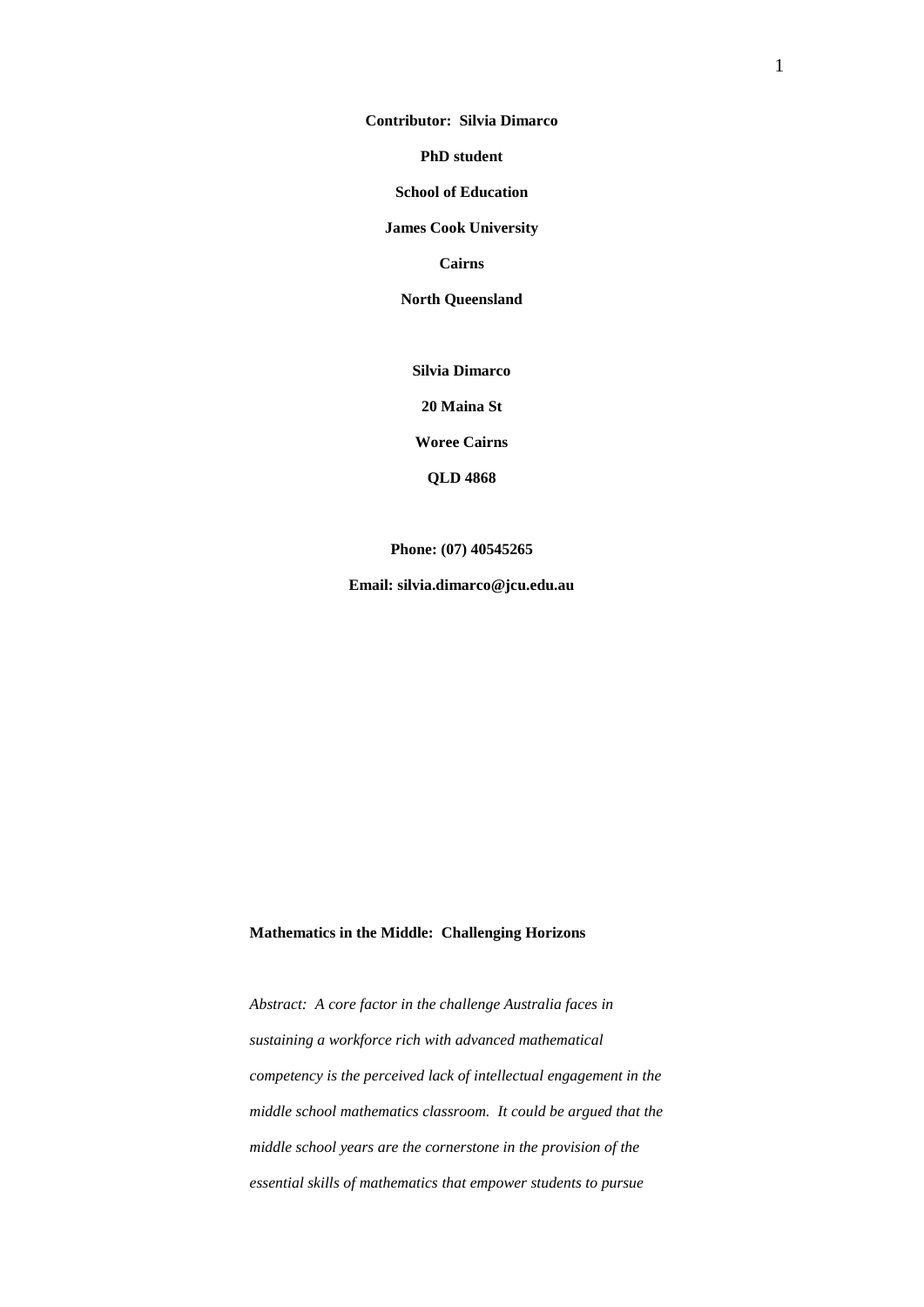*higher-level mathematics courses. In this paper I discuss the research literature into the first phase of middle schooling within Australia urging us to move toward returning academic rigour to the middle years. To this end, I plan to do a case study to investigate the micro perspective of the middle school mathematics classroom context, with a focus on: the teachers' pedagogical content knowledge; and the students' intellectual engagement. The notion of how teachers and students can be empowered to engage in the constructive processes relevant to broadening their mathematical horizons furnishes the backdrop of this study.*

## **Introduction**

This paper arises in response to the anxiousness being felt within Australia about the provision of the next generation of students with the mathematical competency to successfully progress into mathematics, science, technology or engineering professions (McPhan, Morony, Pegg, Cooksey, Lynch, 2008). The literature identifies the middle years as being critical to providing the core skills required to empower students to pursue their mathematics education at senior and university levels (Carrington, 2002; Prosser, 2006). However, there is a concern about the level of academic rigour in the middle school mathematics classroom, and the resulting impact on students' numerate abilities and mathematical confidence to broaden their mathematical horizons.

The introduction of the national numeracy assessment in 2008 has created an additional accountability requirement for teachers in the middle school mathematics classroom. This, together with Education Queensland's *Numeracy: Lifelong Confidence with Mathematics- Framework for Action 2007-2010*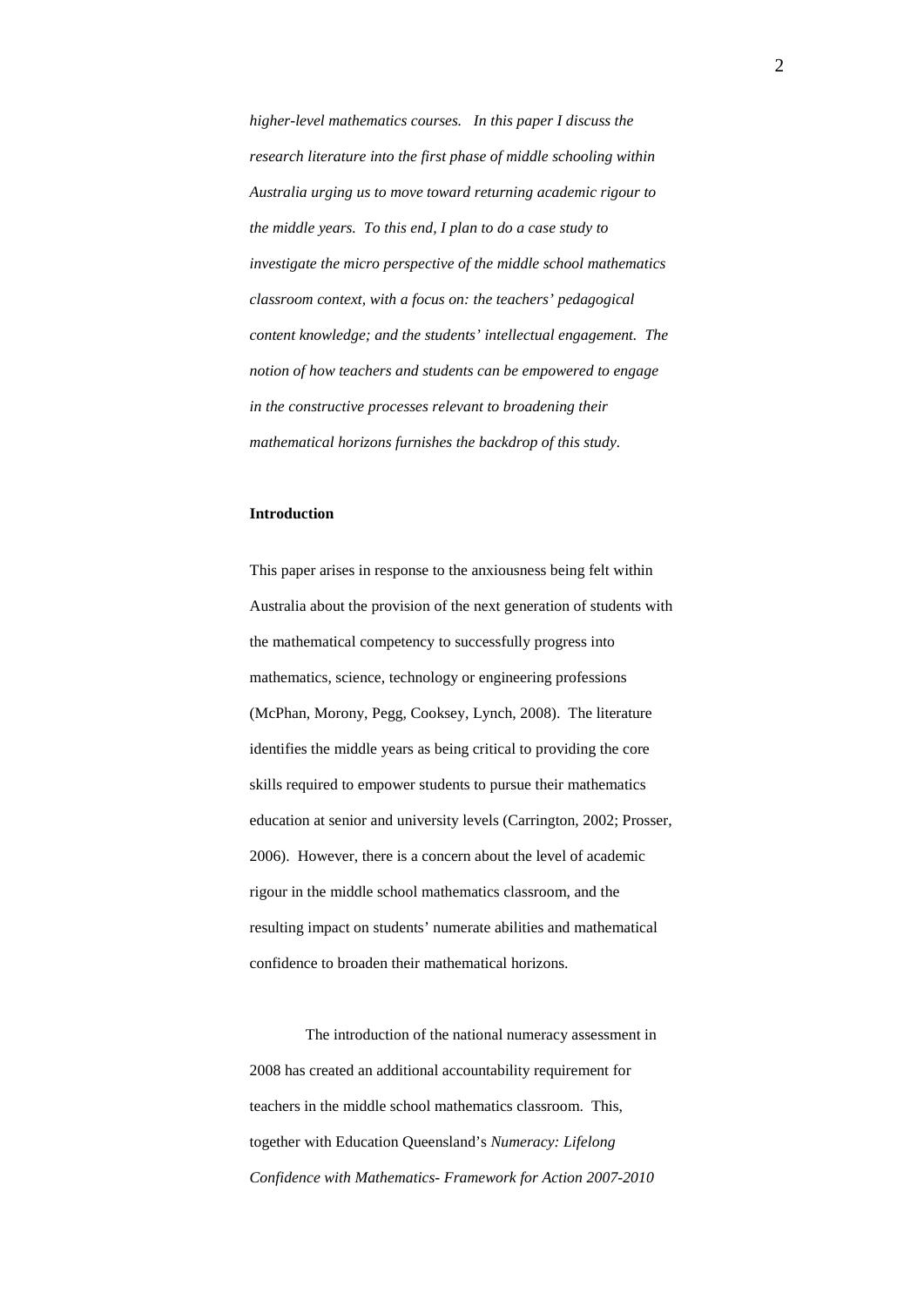places what teachers do in the classroom as a priority. More than ever, teachers need to become critically aware of how they can implement learning opportunities that are synchronous with the 'Essential Learnings' of the mathematics syllabus and contemporary views on how students learn mathematics. It is becoming more widely accepted that student outcomes in mathematics depend upon the quality of the interactions available in the mathematics classroom. These interactions are steered by the classroom teacher, and the integration of subject matter knowledge, knowledge of students and pedagogical techniques are seen to be pivotal in creating powerful interactions within the middle school classroom. Shulman's (1986) conception of Pedagogical Content Knowledge (PCK) appears to be a credible resource in contemplating the reinvigoration of teaching mathematics in the middle school. It is important to note, however, that for the idea of PCK to be powerful and meaningful in the middle school mathematics context, consideration may first need to be given to how all teachers can become empowered with the impetus to engage effectively in the change process.

In the document *Numeracy: Lifelong Confidence with Mathematics-Framework for Action 2007-2010*, Education Queensland identifies 'teacher knowledge and pedagogy' and 'numeracy leadership as two of the four key priorities, fundamental to improving students' outcomes in mathematics and enhancing numerical confidence. Questions arise though as to how numeracy leadership can be manifested through a synthesis of the micro and macro perspectives of the teachers' role. For example, a macro perspective raises the important issue of how teachers can be empowered to be efficacious change agents to inform curriculum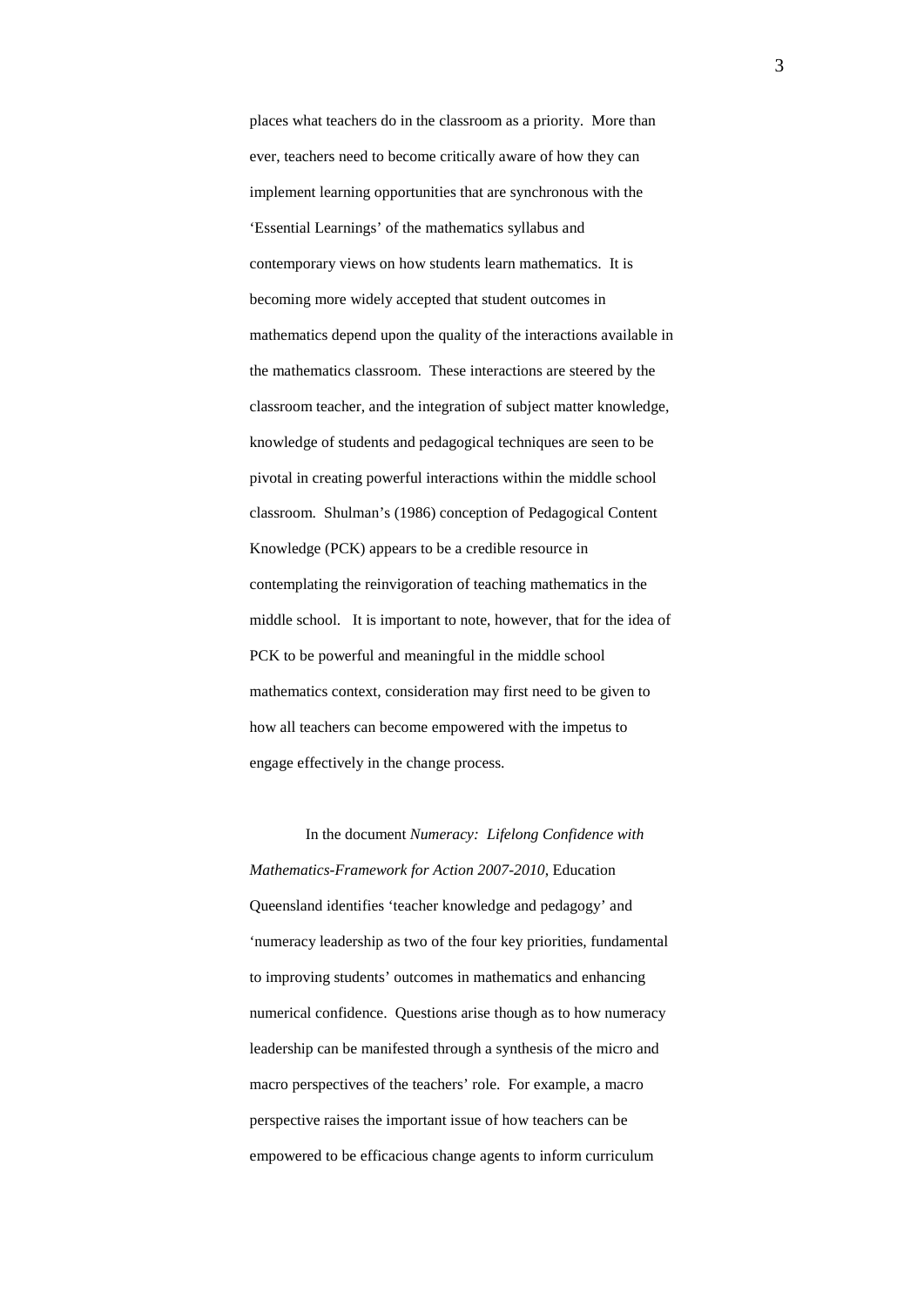planning. From this, the question may emerge of how the teachers' input into curriculum planning becomes meaningful in terms of the students' numerate abilities. The micro perspective advances the question of how teachers can develop a profound understanding and insight into how students learn mathematics and how this can inform their practice.

As a classroom teacher, with experience in middle and senior years' mathematics education, I have concerns about the availability of high powered intellectual engagement for students in the middle school mathematics classroom. In particular, I wonder how we might rise beyond the rhetoric presented by policy makers about numeracy leadership and student confidence in mathematics so that all teachers are motivated to respond to the urgency within Australia: an urgency to give students the best opportunity to develop a level of mathematical literacy that enables them to participate successfully in their chosen societal context and broaden their mathematical horizon. As a teacher-researcher, I anticipate investigating the opportunities currently available for students and teachers to proactively engage in enriching their intellectual and practical, mathematical knowledge in the middle school context.

## **Academic Rigour in Middle School Revitalisation**

The middle school years have featured on the reform agenda within Australian schools for more than a decade. A focus on middle school education was prompted by the recognition of two key problems: the transition from a student-centred, integrated approach in primary school to a subject-centred, segregated approach in secondary school; and a lack of recognition given to the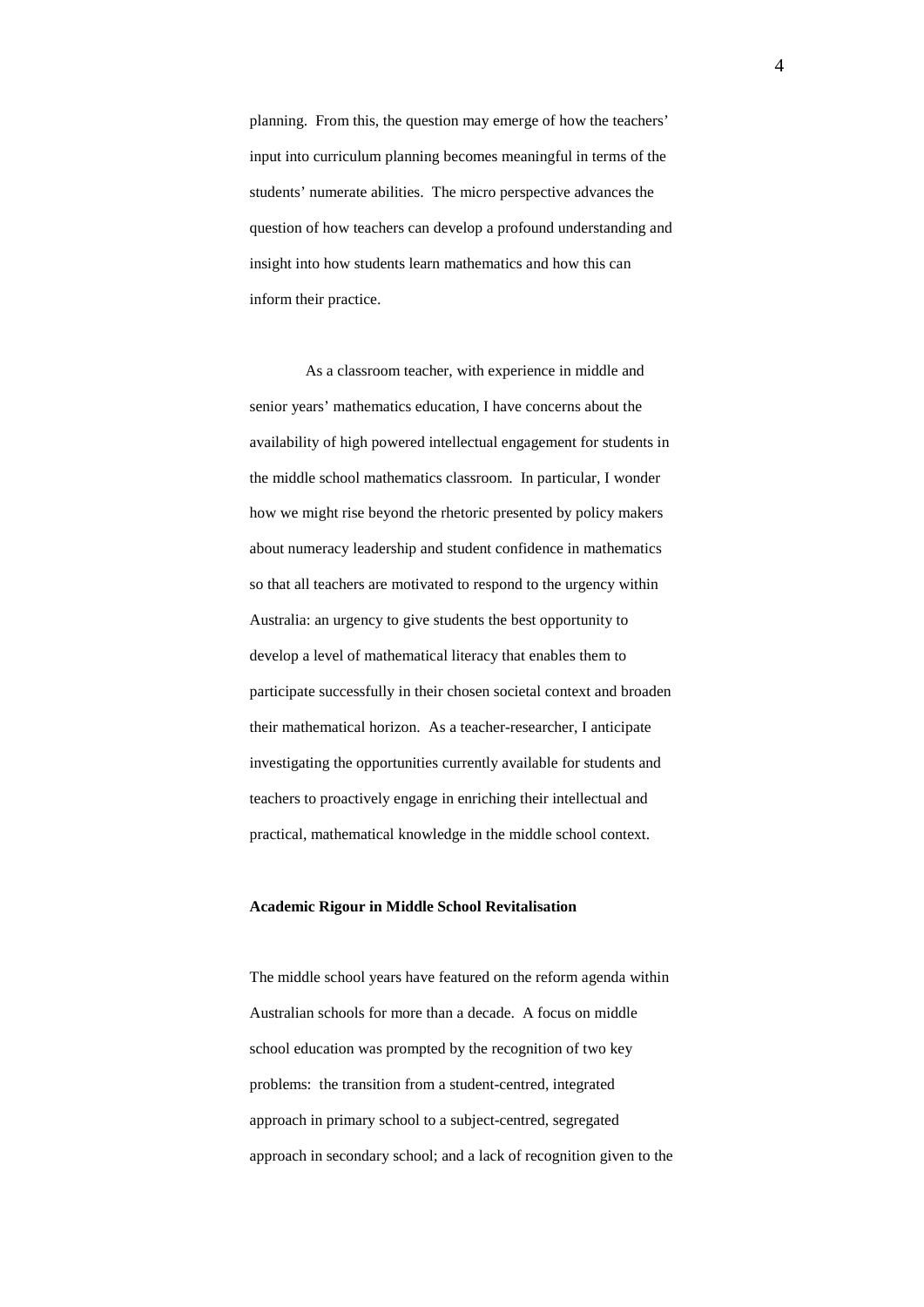educational implications of the distinct nature of the young adolescent (Carrington, 2002).

As we move into the second phase of middle school reform the research literature urges us to progress beyond congregating around the pastoral care of adolescent students and organisational structure (Carrington, 2002; Luke, Elkins, Weir, Land, Carrington, Sole, Pendergast, Kapitzke, VanKraagenoord, Moni, McIntosh, Mayer, Bahr, Hunter, Chadbourne, Bean, Alverman, & Stevens, 2003). Indeed, middle schools are urged to address what has been overlooked: supporting the transition between primary and secondary school in an "academic sense" (Perso, 2004, p. 29). This premise underlies Yecke's (2005) report 'Mayhem in the Middle' concerning middle schooling in the United States. This report pertinently summarises the view that:

Too many educators see middle schools as an environment where little is expected of students either academically or behaviorally, on the assumption that self-discipline and high academic expectations must be placed on hold until the storms of early adolescence have passed. The sad reality is that by the time those storms have dissipated, many students are too far behind to pick up the pace and meet current state academic requirements, much less the challenging expectations of federal laws such as No Child Left Behind.

(Yecke, 2005, p. 17)

In assessment of the first phase of middle schooling within Australia, Luke et al. (2003, p. 12), suggest that the "second generation of middle schooling…must respond to [the] criticisms of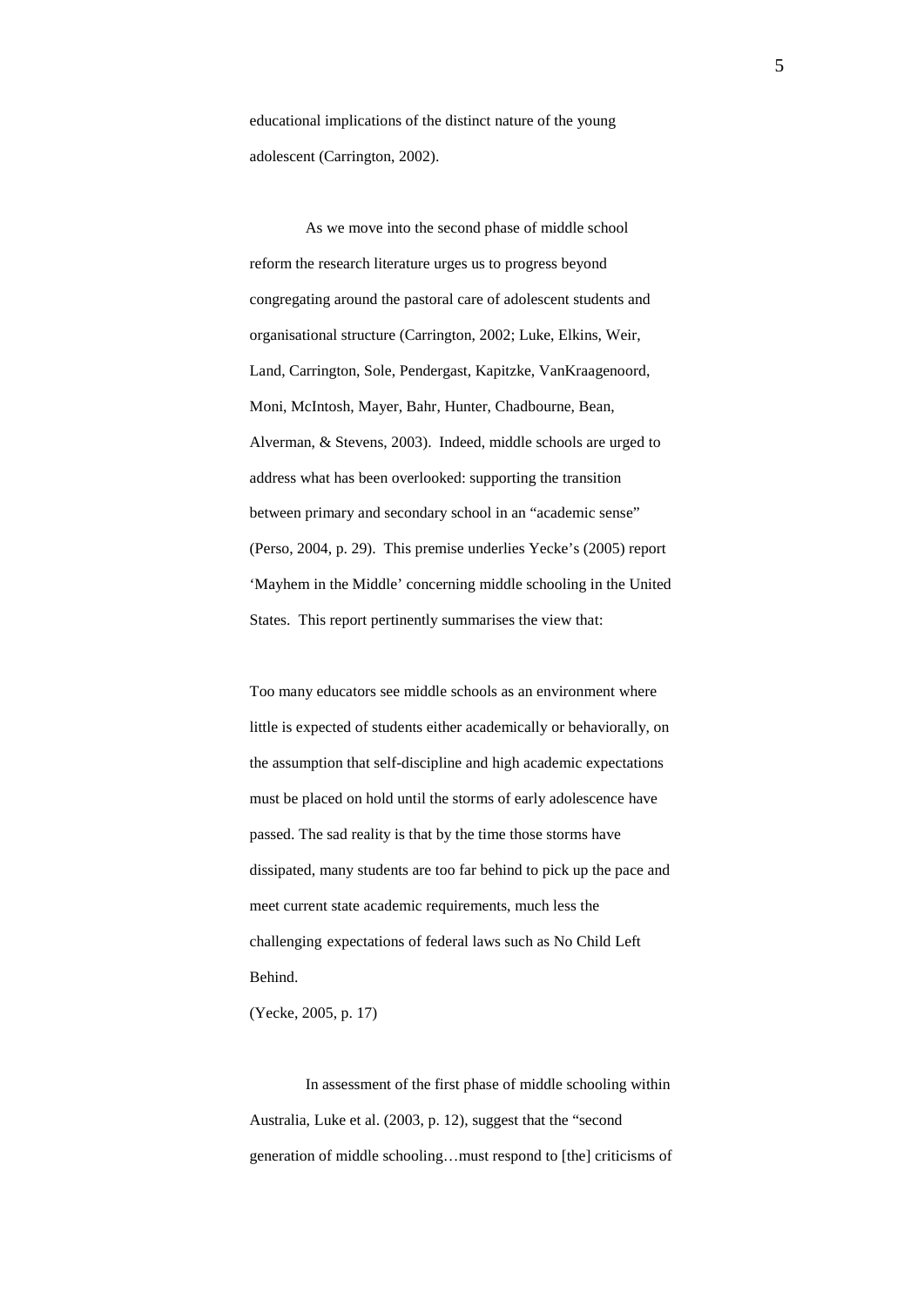the first generation of middle schooling by fostering academic and intellectual rigour". Furthermore, Carrington (2002) urges us to use the wealth of knowledge gleaned from the first phase of middle schooling to fade the line of distinction between school curriculum and the omnipresent, persuasive multiplicity of youth culture. This idea is summarised by Knobel and Lanksherar (2003, p. 80, cited in Prosser, 2006, p. 9):

Pedagogy and curriculum cannot be 'hostaged' to every change in cultural tools and uses that appear on the horizon. At the same time, if certain limits to learners' affinities, allegiances, identities and prior experience are transgressed, even 'successful' learners will decline the offer made by formal education.

The climate of fragmented educational reform within Australian middle schools has left schools struggling to meet educational aims. This is evidenced by research showing that "traditionally strong students are at best only being maintained" (Prosser, 2006, p. 9). The latest literature recognises that the middle school agenda needs school-based revitalisation. Specifically, there is an urgent need for "higher order intellectual engagement in literacy and numeracy by members of target groups in order for all to access employment and to pursue improved life pathways through school to post-compulsory study, work and community life" (Luke et al., 2003, p. 7). Certainly, the challenge is to move beyond the "anti-academic mindset" (Yecke, 2005, p. 7) driving the middle school into a focus on empowering and supporting students to acquire fundamental skills and knowledge in mathematics through effective, subject driven pedagogy.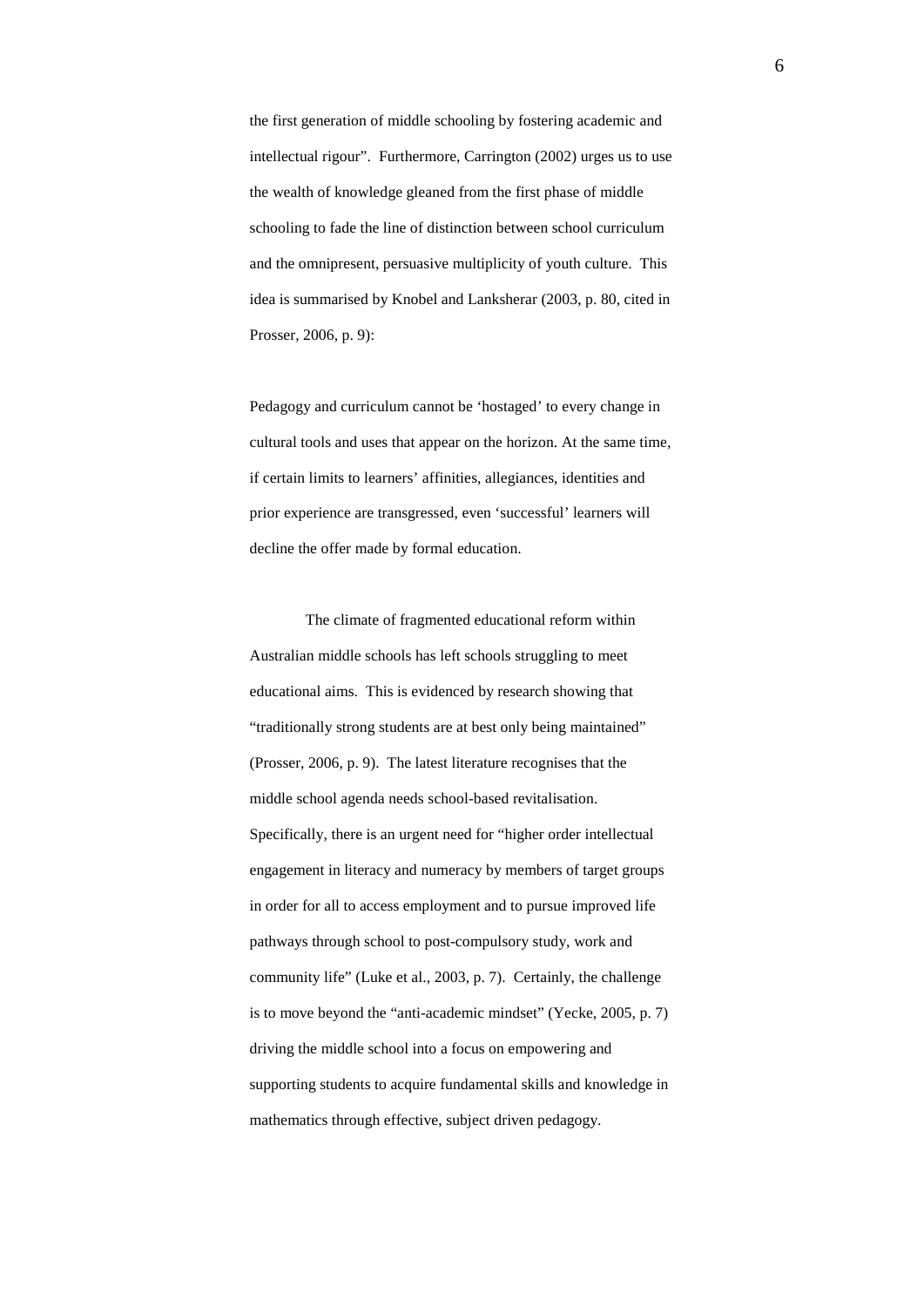## **Optimising the Potential of Pedagogy**

In response to research evidence (Hayes, Mills, Christie & Lingard, 2006b; Luke et al., 2003), there is a strong shift in the middle school movement to the examination of pedagogy. The 'Productive Pedagogies' project (Hayes et al., 2006b) comprehensively researched the pedagogical techniques of Australian middle school teachers and revealed inconsistencies in pedagogical techniques within schools and across the country. Concerns were also expressed about student involvement, confidence and achievement. The challenge for all educators is to develop intellectually engaging pedagogy and aligning it with a curriculum relevant to student needs (Carrington, 2002; Prosser, 2006).

First, surely effective pedagogy is contingent on the subject expertise of the teacher. The literature undeniably supports Stodolsky's (1998, cited in Chadbourne, 2001, p. 17) opinion that

the more subject expertise teachers have, the more they can: devise challenging and engaging learning tasks for students…; provide clear and powerful explanations of complex concepts...; and teach for understanding and higher order thinking within their subject.

The Australian Teacher Education Association (Jasman & Martinez, 2002) emphatically advocates the need for teachers to teach within their area of expertise. Jasman and Martinez (2002) discuss research suggesting that teaching outside of their subject areas places excess stress on teachers and limits quality teaching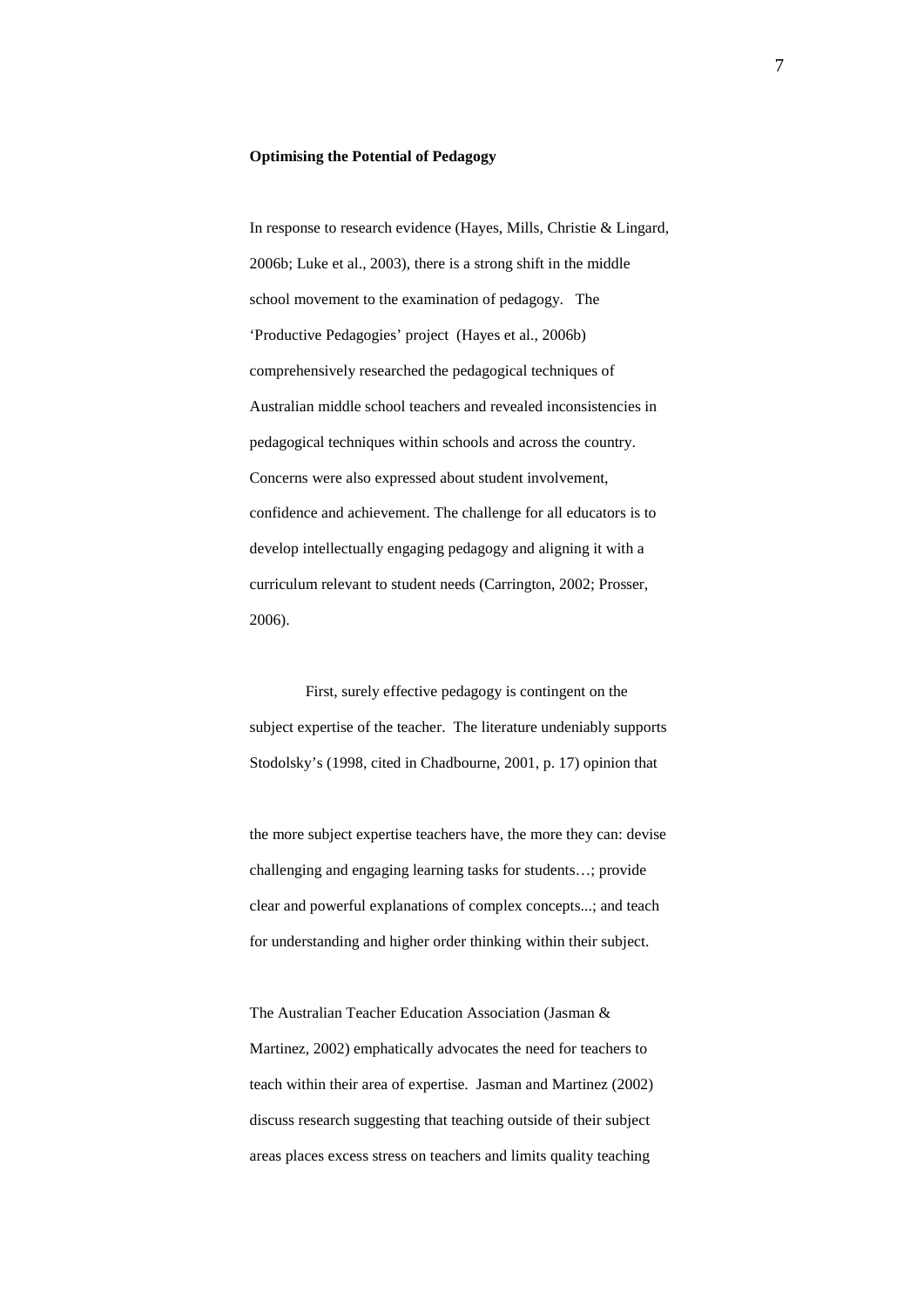and learning opportunities for their students, especially for "students who are currently disadvantaged by schooling" (p. 9). However, the realities of the Australian middle school have contributed to a deficit in the availability of teachers with robust subject matter expertise (Chadbourne, 2001; Prosser, 2006). For example, some teachers with subject expertise avoid being trapped into teaching teams within the middle school, since organisational structures may prevent them from also teaching in the upper secondary school (Chadbourne, 2001). Jasman and Martinez (2002), suggest that, given the shortage of expert subject teachers, teachers need to be retrained, at the cost of their employer, to improve their competency within specific curriculum areas if they are to teach in the middle school. In the report 'Maths, Why Not?' McPhan, et al. (2008), investigated the question 'Why is it that capable students are not choosing to take higher-level mathematics in the senior years of schooling?' Their findings reveal that: quality mathematical experiences in the middle school underpin the strategic decisions students make about further study in mathematics; and teachers are central to empowering students with quality mathematical experiences. In fact, McPhan et al. (2008), suggest that "school systems need to foster a culture of sustainable professional development within schools that enables mathematics teachers" to: implement pedagogical techniques that converge on students; and focus on "conceptual understanding at all levels and at key stages in learning" (McPhan et al., 2008, p. 118). In order to ensure "quality and equity of education for all Australian children, particularly in subjects such as Science, Mathematics and ICT, which provide high-stake capital in the knowledge economy and current job market" (Jasman & Martinez, 2002, p. 9) middle schools need teachers with subject specific expertise.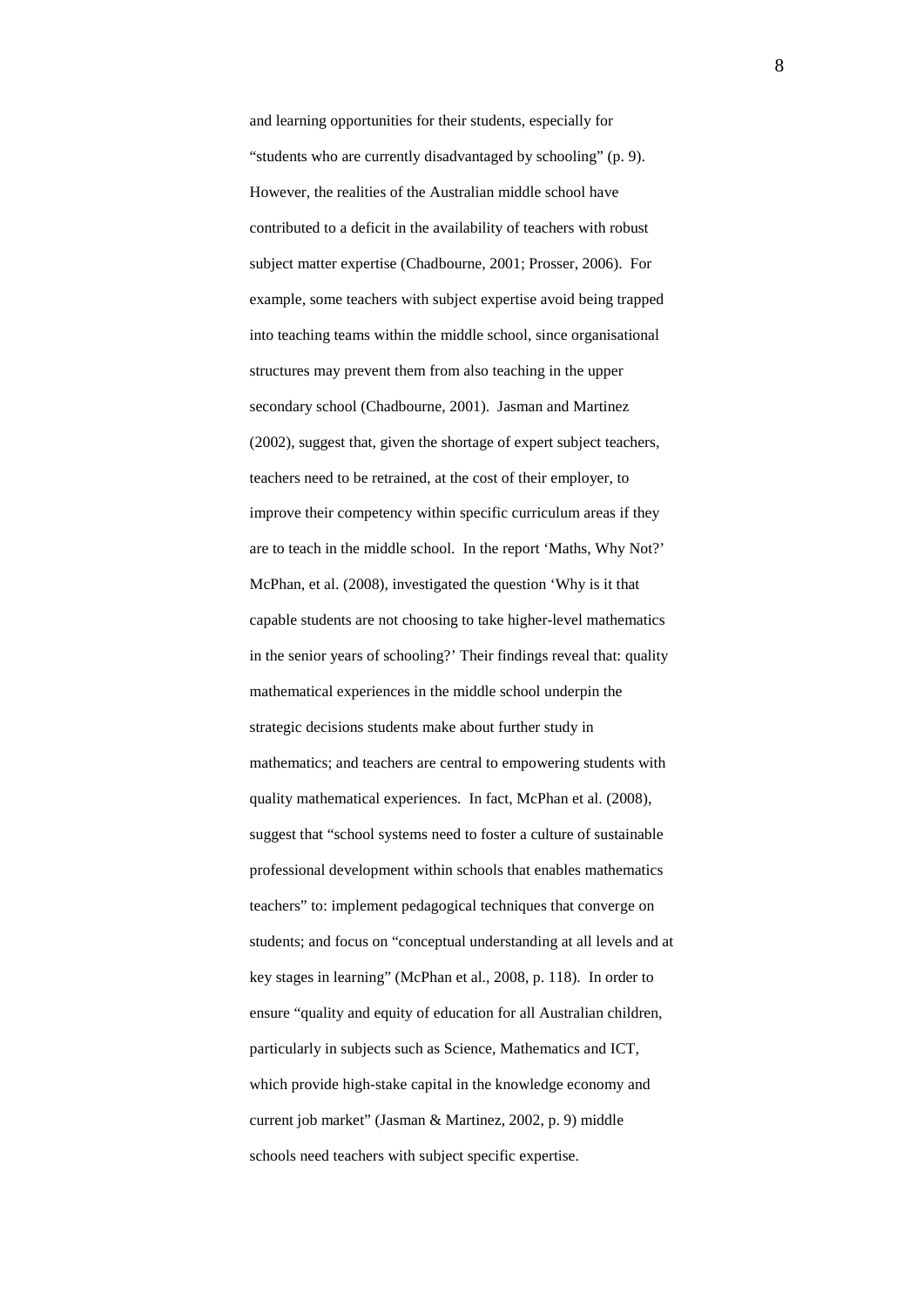The literature suggests that the enduring divide between the teachers' subject matter and pedagogical knowledge needs to converge if we are to going to move beyond the fragmented approach to practice; so that we can induce the desired high powered intellectual engagement of students in the middle school mathematics classroom (Ball, 2000). What is more, integrating subject matter knowledge and pedagogy may well be the vinculum to teachers constructing the academically rigorous mathematical tasks that empower and engage students to construct their own knowledge. An overarching consensus that has been emerging within the literature is the importance of teachers mobilising the proficiencies of their subject matter knowledge and couching it within the context of the mathematics classroom (Ball, 2000). At this point, it is important to acknowledge a somewhat paradoxical notion that teachers with advanced coursework degrees in mathematics are not inevitably efficacious in the classroom. The research, by Ball (2000) and Wilson and Floden (2003, cited in Ingvarson et al., 2004, p. 19) suggest that a higher level of exposure with traditional teaching techniques in mathematics "may actually imbue teachers with pedagogical images and practices that hinder their teaching", so much so that they are unable to "unpack mathematical content for students". Consequently, we need to take heed of the recurring trend within the literature urging teachers to understand mathematics from diverse pedagogical perspectives. These diverse pedagogical perspectives are encapsulated in Shulman's (1986) conception of Pedagogical Content Knowledge (PCK). Shulman (1987) proposed that: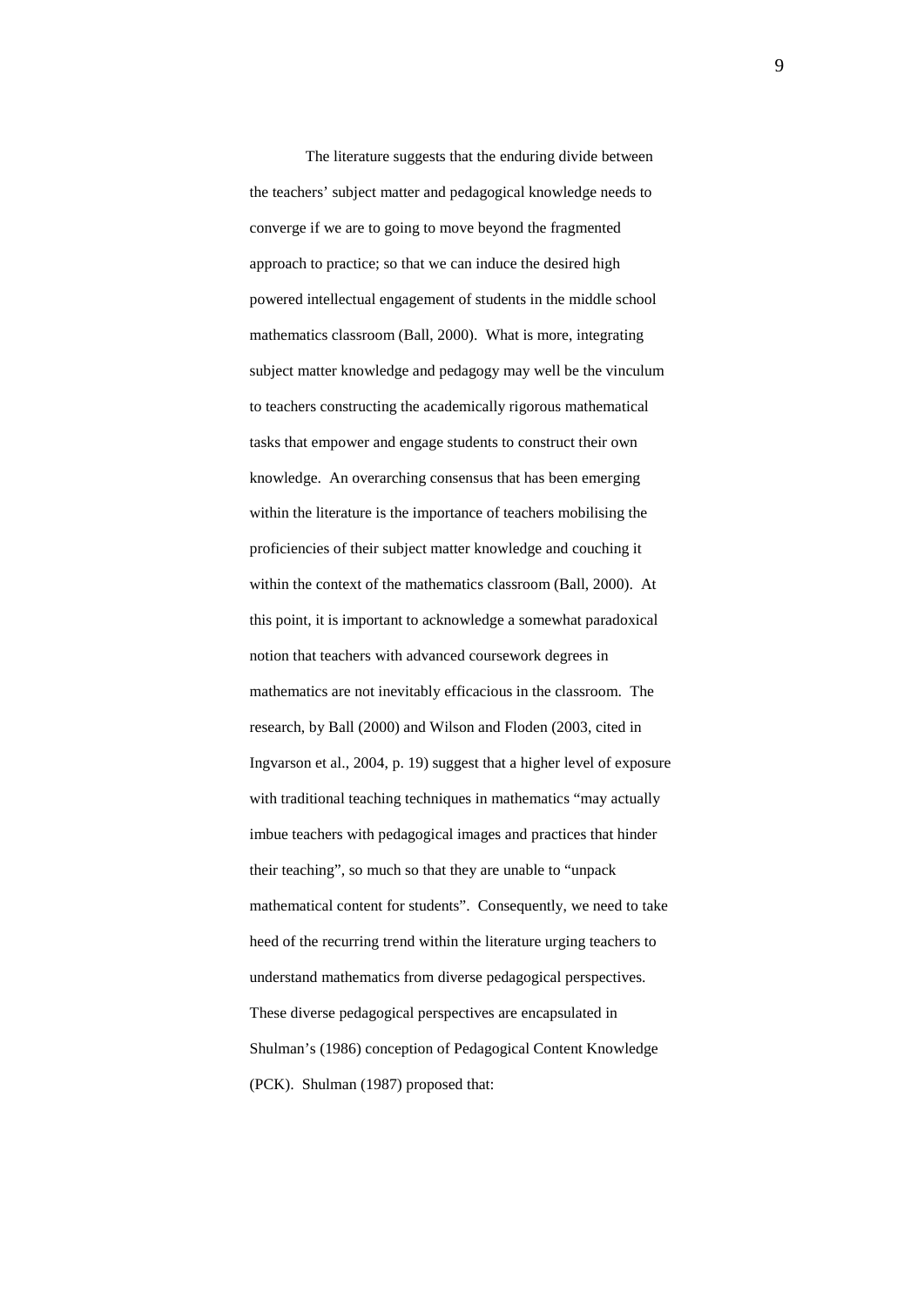the key to distinguishing the knowledge base of teaching lies at the intersection of content and pedagogy, in the capacity of a teacher to transform the content knowledge he or she possesses into forms that are pedagogically powerful and yet adaptive to the variations in ability and background presented by the students. (p. 15, cited in Veal, 1999, p. 3)

Recent research literature endorses Shulman's (1986) notion of PCK and some suggest that it is the "single factor which seems to have the greatest power to carry forward our understanding of the teacher's role" (Elbaz, 1983, p. 45, cited in An, Kulm & Wu, 2004, p. 146). This idea is supported by Bromme (1994, p. 75 cited in Ticha & Hospesova, 2006, p. 131) who stated: "the fusing of knowledge coming from different origins is the particular feature of the professional knowledge of teachers as compared with the codified knowledge of the disciplines in which they have been educated". Furthermore, "within a given context, teachers' knowledge of content interacts with the knowledge of pedagogy and students' cognition and combines with beliefs to create a unique set of knowledge that drives classroom behaviour" (Fennema & Franke, 1992, p. 162). Ball, Thames and Phelps (2007) created a practical set of domains of "content knowledge for teaching" (p. 42) mathematics, embedding within it Shulman's (1986) initial categories of subject matter knowledge and pedagogical content knowledge. The domains elaborated upon Shulman's (1986) work and concentrated on the act of teaching more so than the PCK dimensions presented by earlier researchers such as Fennema and Franke (1992, cited in Turnuklu & Yesildere, 2007) and Bromme (1994 cited in Ticha & Hospesova 2006).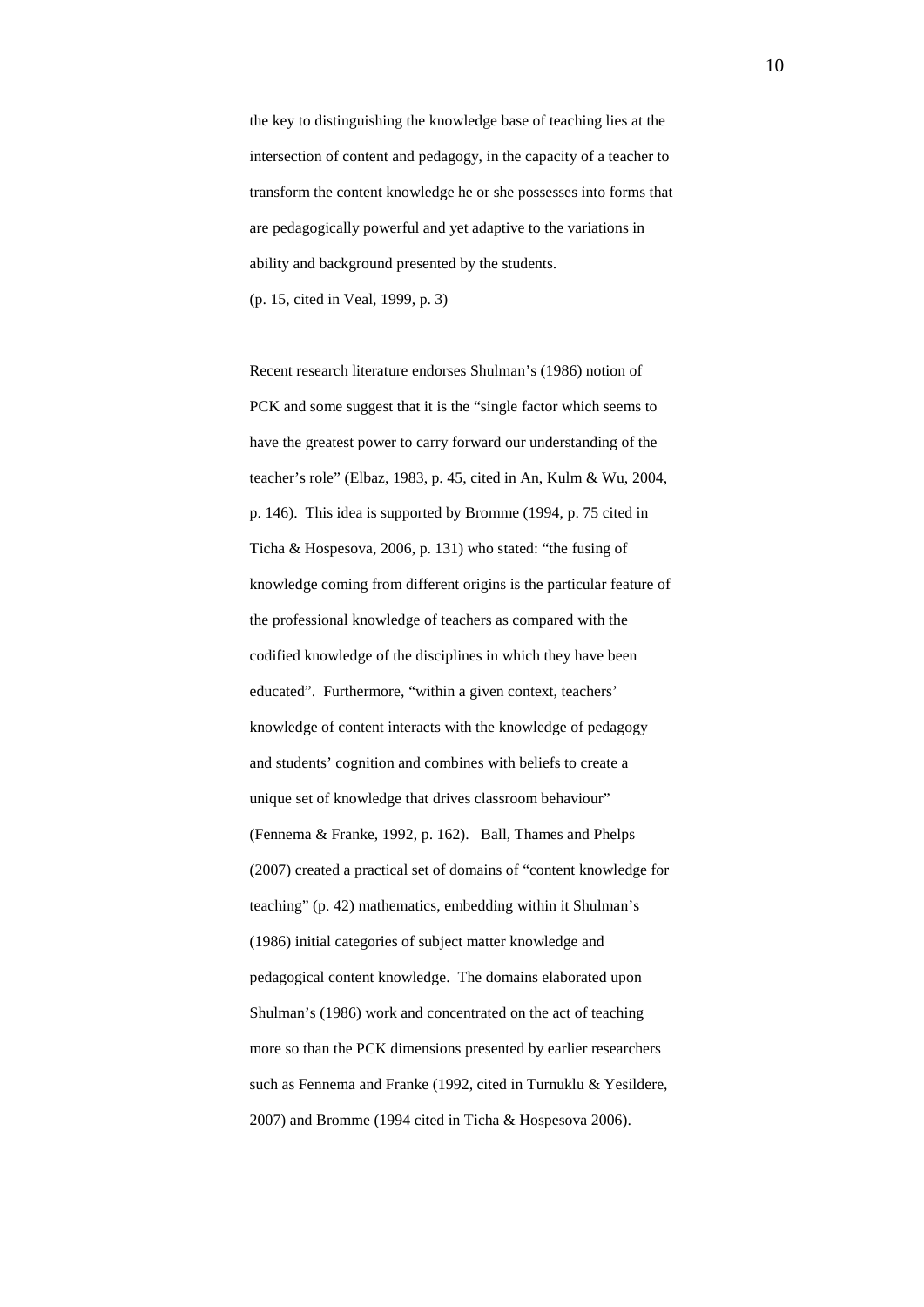Another pedagogical perspective offered by Ball (2000, p. 246), is the integration of the essential element of teacher's developing a sense of "trajectory of a topic over time…to develop its intellectual core in students' minds and capacities so that they eventually reach mature and compressed understandings and skills". Shulman (1986, p. 10) touched upon this idea and suggested that teachers require a "familiarity with the topics and issues" within a subject area that span the years. A recent study by Ball, Thames and Phelps (2007, p. 42) also emphasises the importance and possible scope of "horizon knowledge". The authors incite the need for further research into this category of subject matter knowledge and its implications for mathematics education. The notion of horizontal knowledge reinforces the urgent requirement to have specialist mathematics teachers within the middle school, who are acutely aware of how mathematics topics relate to further learning and real life contexts. (Chadbourne, 2001; McPhan, et al., 2008; Prosser, 2006).

An article by Belward, Mullamphy, Read and Sneddon (2007) from the School of Mathematics and Physics at James Cook University discusses the decline over the last "10 to 15 years in the mathematical ability" (p. 842) of students entering university courses requiring mathematics. One of the factors they discuss which contributes to this decline is what they believe is a "lack of consistent mathematics background from secondary school" (p. 843). They surmise that the reform efforts in mathematics education that focus on making the mathematics curriculum more palatable to students through an emphasis on real-life situations detracts from learning the essential knowledge and procedures in mathematics. If we were to use the food triangle as a mathematical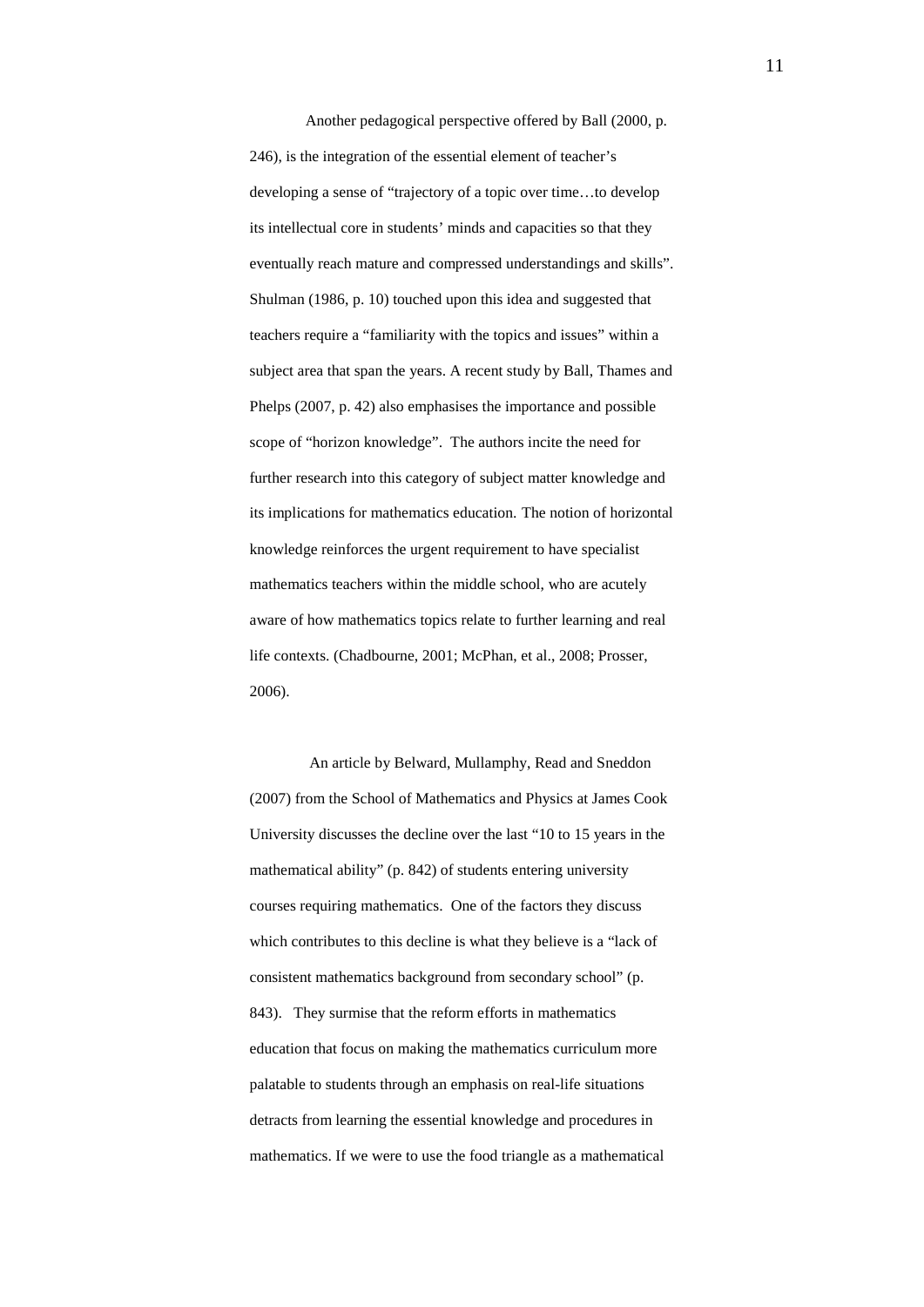metaphor, where should we really place knowledge and procedures in mathematics? It seems that there exists a condition in which knowledge and procedures in the mathematics classroom are jostling for their position within the pyramid. The focus on real-life investigations shouldn't collide with the development of skills and procedures. Instead, the real life investigations should amalgamate with the knowledge and skills in mathematics to give students mathematical power. To this end, an ideal objective may be for teachers to have the PCK to "support and optimise" (Battista, 2001, p. 29) the students' construction of mathematical ideas within reallife and purely mathematical contexts. Perhaps, (returning to the food pyramid metaphor) mathematics teachers need to have the pedagogical ability to get the vegetables (the mathematical procedures and skills) back into the pie (real life problem). The challenge is for students to actively enjoy and employ the vegetables, a nourishing addition and essential to their own piemaking ventures.

# **Opportunities for Mathematical Power**

Mathematical literacy involves a crucial capacity to use mathematical knowledge to creatively respond to a variety of non – routine, real life situations relevant to an individual's life. Romberg (2001, p. 5) refers to the "interplay" between the ideas and procedures of mathematics and its functions as being able to "mathematise". Additionally, an idea seldom discussed is mathematical literacy as encompassing "the functional use of mathematics in a narrow sense as well as preparedness for further study, and the aesthetic and recreational elements of mathematics" (Organization for Economic Cooperation and Development, 2003,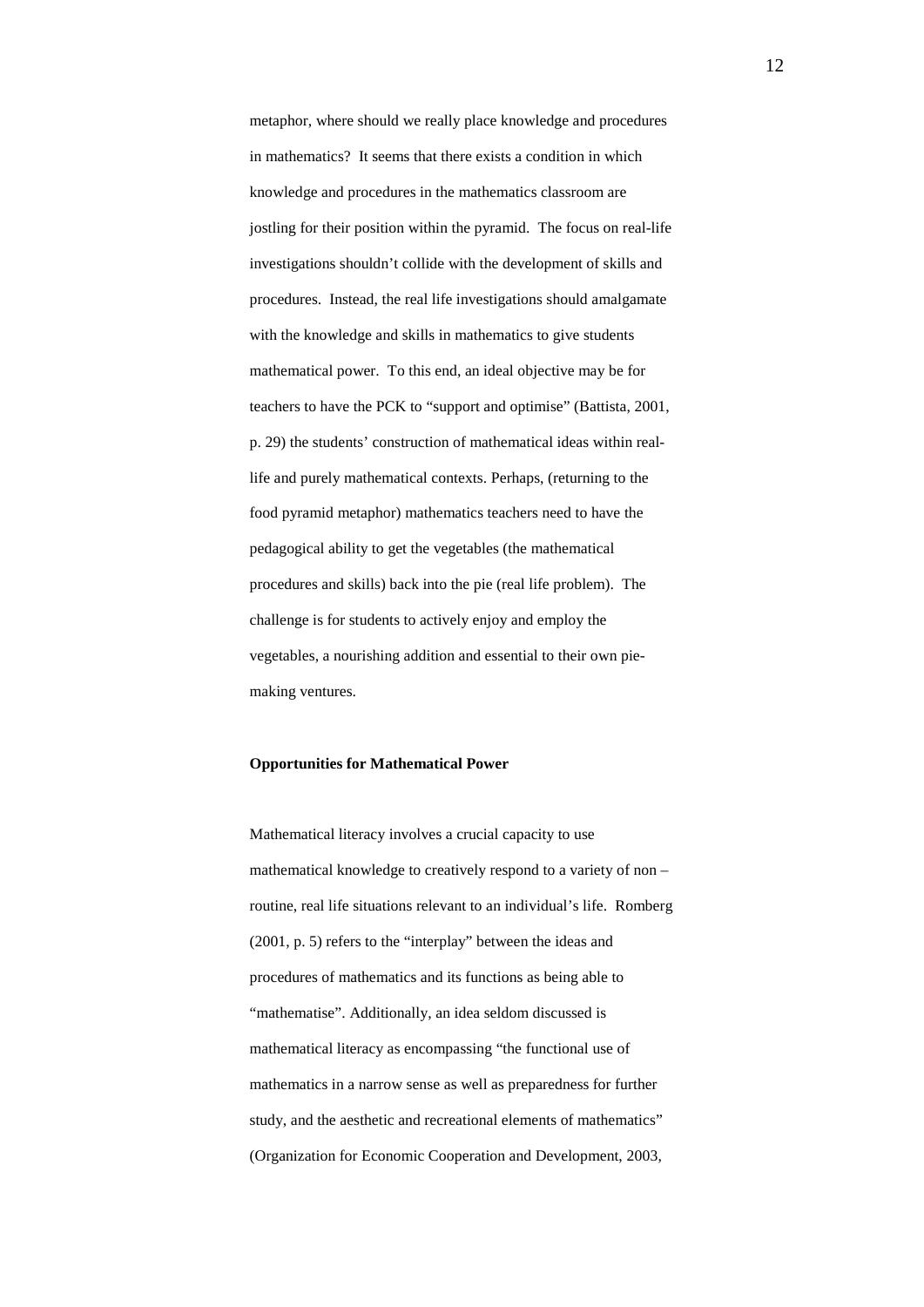p. 25). What happens in the middle school mathematics classroom is fundamental to the correlates of mathematical literacy that encourage further study in mathematics and related attitudes such as "self-confidence, curiosity, feelings of interest and relevance, …and the desire to do or understand things that contain mathematical components" (OECD, 2003, p. 26). A solid consensus has been emerging within the research literature urging that the starting point for the teacher is the preconceptions that students bring to the mathematics classroom, since "if their initial understanding is not engaged, they may fail to grasp new concepts and information that are taught, or they may learn them for the purpose of the test but revert to their preconceptions outside the classroom" (Romberg, 2001, p. 8). Consequently, an approach where the focus of the classroom practice is on the students' idiosyncratic development, may be a step forward in empowering students to be mathematically literate for their life world.

One of the challenges for the teacher trying to promote mathematical literacy through mathematisation is: "how to create classroom experiences so that a student's understanding grows over time" (Romberg, 2001, p. 8). It may be that teachers need to strengthen their confidence in their mathematical and pedagogical knowledge and skill to depart from the traditional daily classroom routines that Romberg (2001, p. 8) discusses as consisting of three segments "a review, presentation, and study/assistance". Teachers who generate classrooms revolving around these routines tend to "rely on unmodified subject matter knowledge most often directly extracted from the text or curriculum material" (Turnukly & Yesildere, 2007, p. 11) and "tend to make broad pedagogical decisions without assessing students' prior knowledge, ability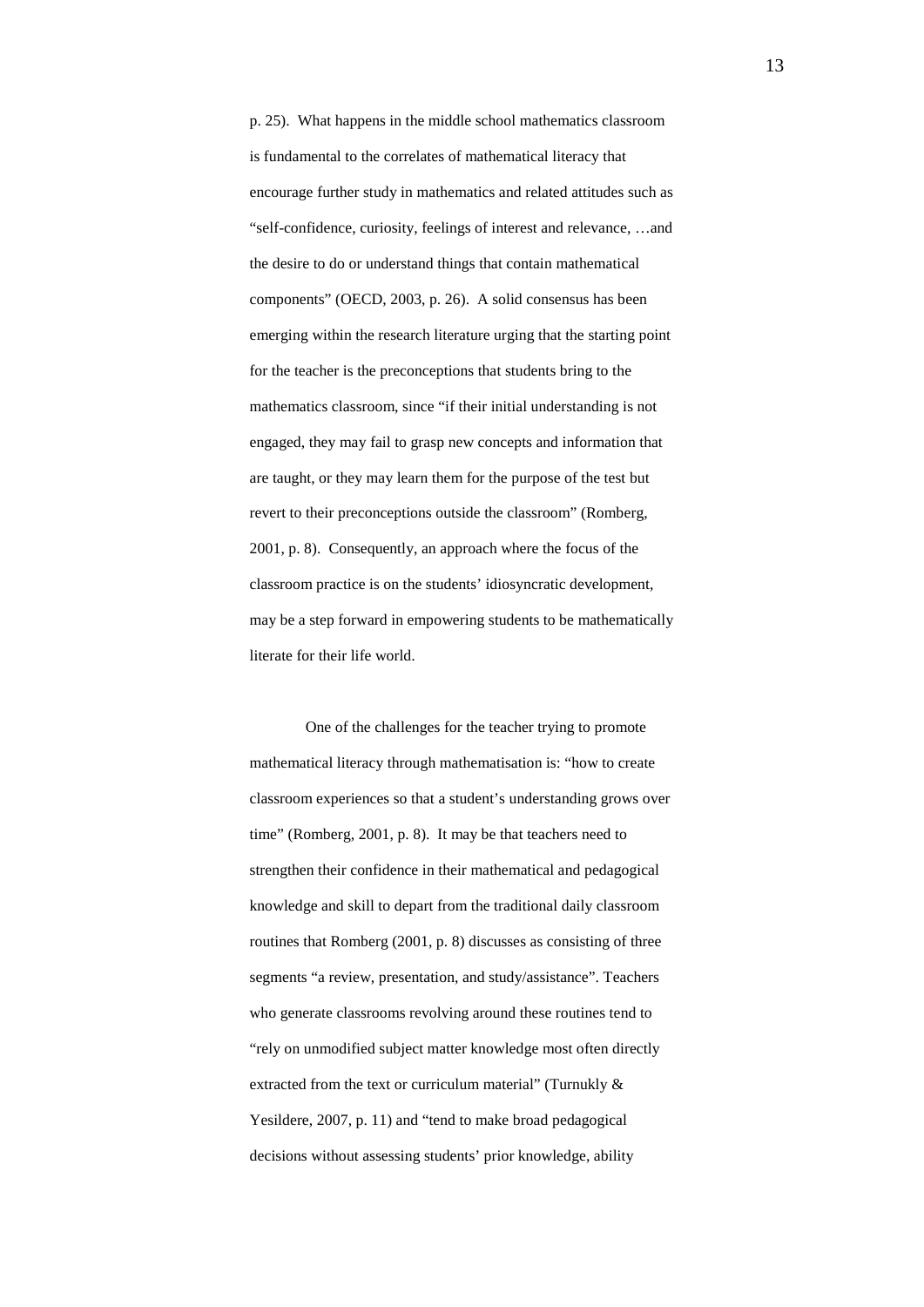levels, or learning strategies" (Cochran, 1997, p. 2). The 'Realistic Mathematics Education' (RME) (Freudenthal, 1991, cited in Zulkardi, 2004, p. 2), framework has the potential to unfold the PCK of teachers and enhance practice to support the "constructive processes" (Battista, 2001, p. 29) involved in mathematics. As suggested by Hiebert and Stigler "good intentions to change teaching" are sometimes ineffective and short lived due to teachers returning to familiar, traditional methods; however, it appears that "change is enabled when teachers have a clear target for change" (2004, p. 1). Moreover, perhaps the teacher should have the opportunity to be part of the process in creating the target for change. The target for change advocated through RME is that the mathematics in the classroom must have relevancy in the students' own mind. Lott Adams, (1997, p. 2) advises that this "relevancy, gives children a platform from which they can construct their own mathematical knowledge". The organisation of mathematics education in this way involves a process of "guided reinvention" (Zulkardi, 2004, p. 2). Treffers (1987, cited in Zulkardi, 2004, p. 3) discusses the use of "horizontal and vertical mathematisation" within the RME framework.

Horizontal mathematisation involves students devising mathematical strategies that allow them to conceptualise and solve a real life situation. Open - ended investigations and the effective use of oral and written communication in the classroom are avenues for horizontal mathematisation to occur. These tasks encourage mathematical literacy, since students have opportunities to: describe; identify; formulate and visualise the mathematical problems in their own way; discover relations and regularities; recognise isomorphisms in different problems and transfer real life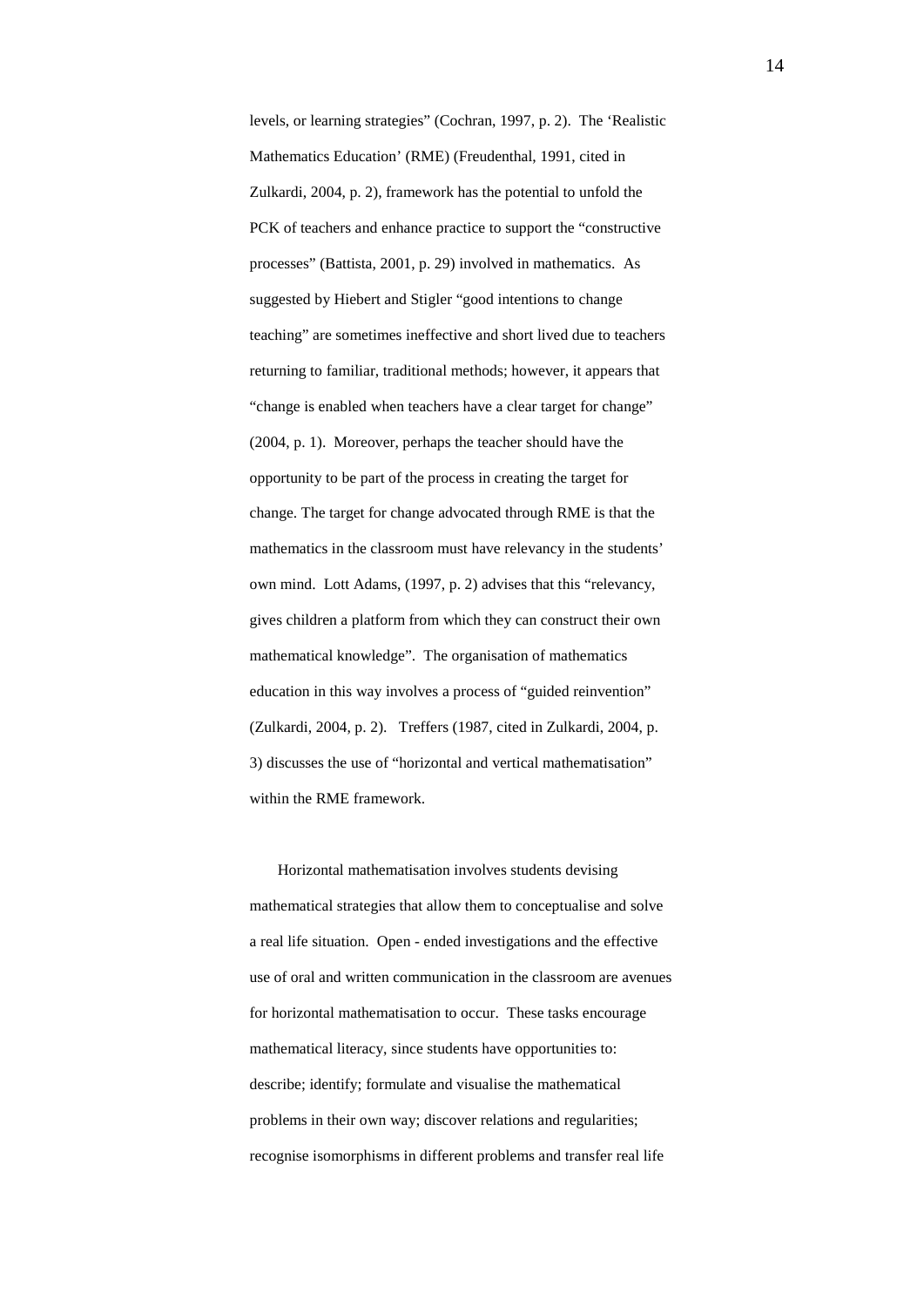problems into mathematical problems (Romberg, 2001; Zulkardi, 2004). Vertical mathematisation involves moving within the world of mathematical symbols. Teaching students to independently read and interpret the mathematics is a catalyst in this process. Students need to gain the autonomy to confidently represent a situation using formulas, refine models and ultimately make mathematical generalisations (Zulkardi, 2004).

OECD (2003) acknowledges mathematisation as a fundamental process that educators can use to improve the mathematical literacy of their students. The mathematisation cycle framework (OECD, 2003, p. 38) is described for teachers in the following way:

- 1. Start with a problem situated in reality;
- 2. Organise it according to mathematical concepts and identify the relevant mathematics;
- 3. Gradually trim away the reality through processes such as making assumptions, generalising and formalising, which promote the mathematical features of the situation and transform the real world problem into a mathematical problem that faithfully represents the situation;
- 4. Solve the mathematical problem; and
- 5. Make sense of the mathematical solution in terms of the real solution, including identifying the limitations of the solution.

Therefore, mathematisation involves moving between horizontal and vertical mathematics, within a range of situations, from real life to purely mathematical. RME differs from a purely constructivist approach, since the conceptions of the students need to be navigated by the teacher into meaningful mathematical forms (Zulkardi, 2004)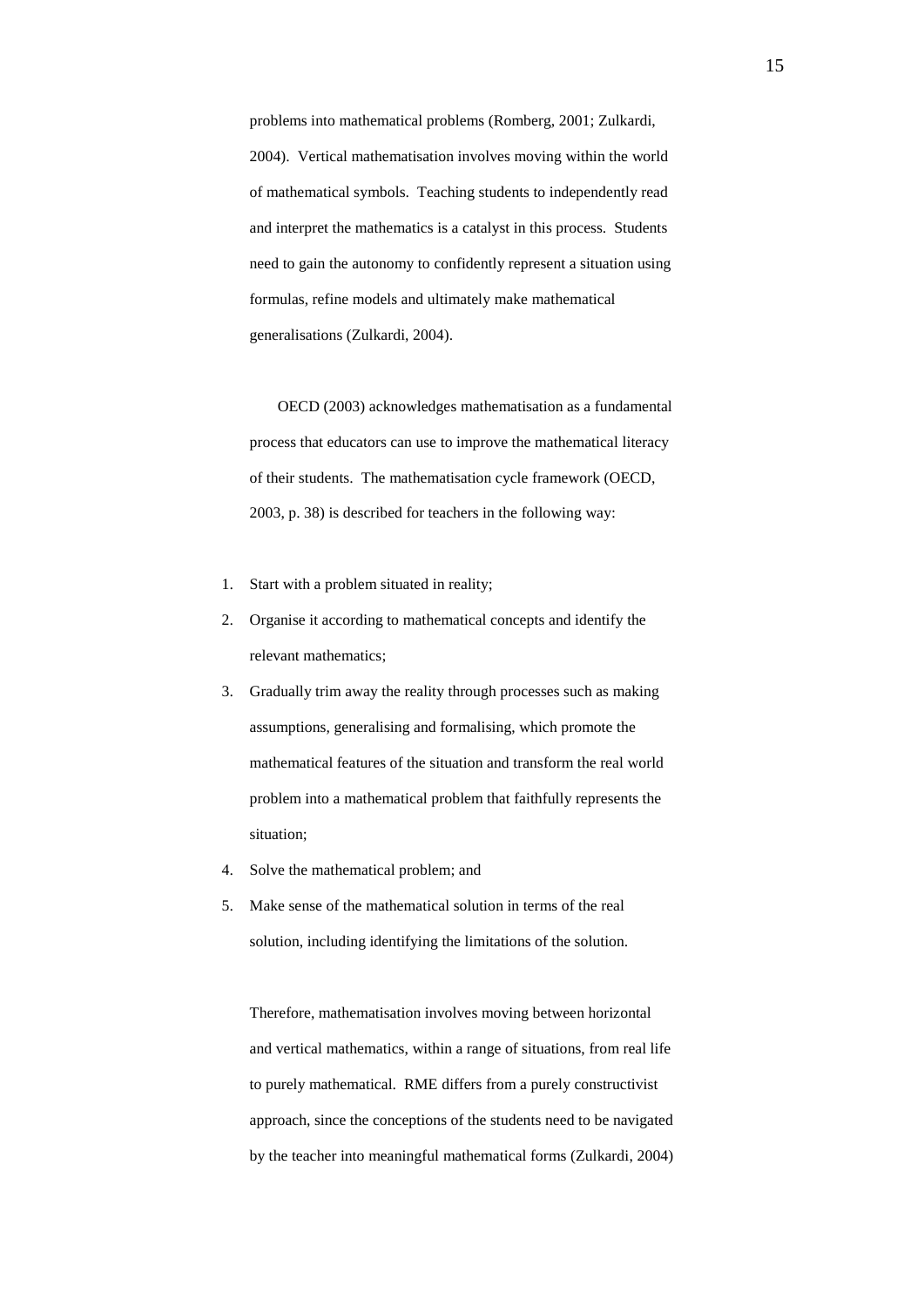that adhere to curriculum and mathematical literacy requirements. Teachers require profound PCK to didactically guide students through the levels of thinking required in mathematising. Returning to the perspective of students being the focus of the classroom practice suggests that students should feel part of the constructive process, since this initiates the mathematical power required to enhance mathematical literacy and the self-efficacy to be mathematically confident (Lott Adams, 1997). It appears that the opportunities for ownership: in mathematisation for students; and in teachers using their pedagogical content knowledge to create targets for change, have the potential to infuse equitable power relations into the middle school culture, that may be a core factor in school based revitalisation for mathematics education.

When considering the various ideas presented by the literature on mathematisation, mathematical literacy and pedagogy, there are several identifiable criteria that appear essential to developing effective teaching and learning strategies within the classroom. They are:

- 1. Is the starting point relevant to the knowledge and life world (present and future) of the students? That is, are the students the context of the teaching?
- 2. Does it engage the student? Are barriers minimised? For example, do students possess the necessary mathematical skills and procedures to proceed? Are students mathematically and intellectually engaged and able to learn new skills and procedures that are fundamental to higher level mathematics and mathematical literacy?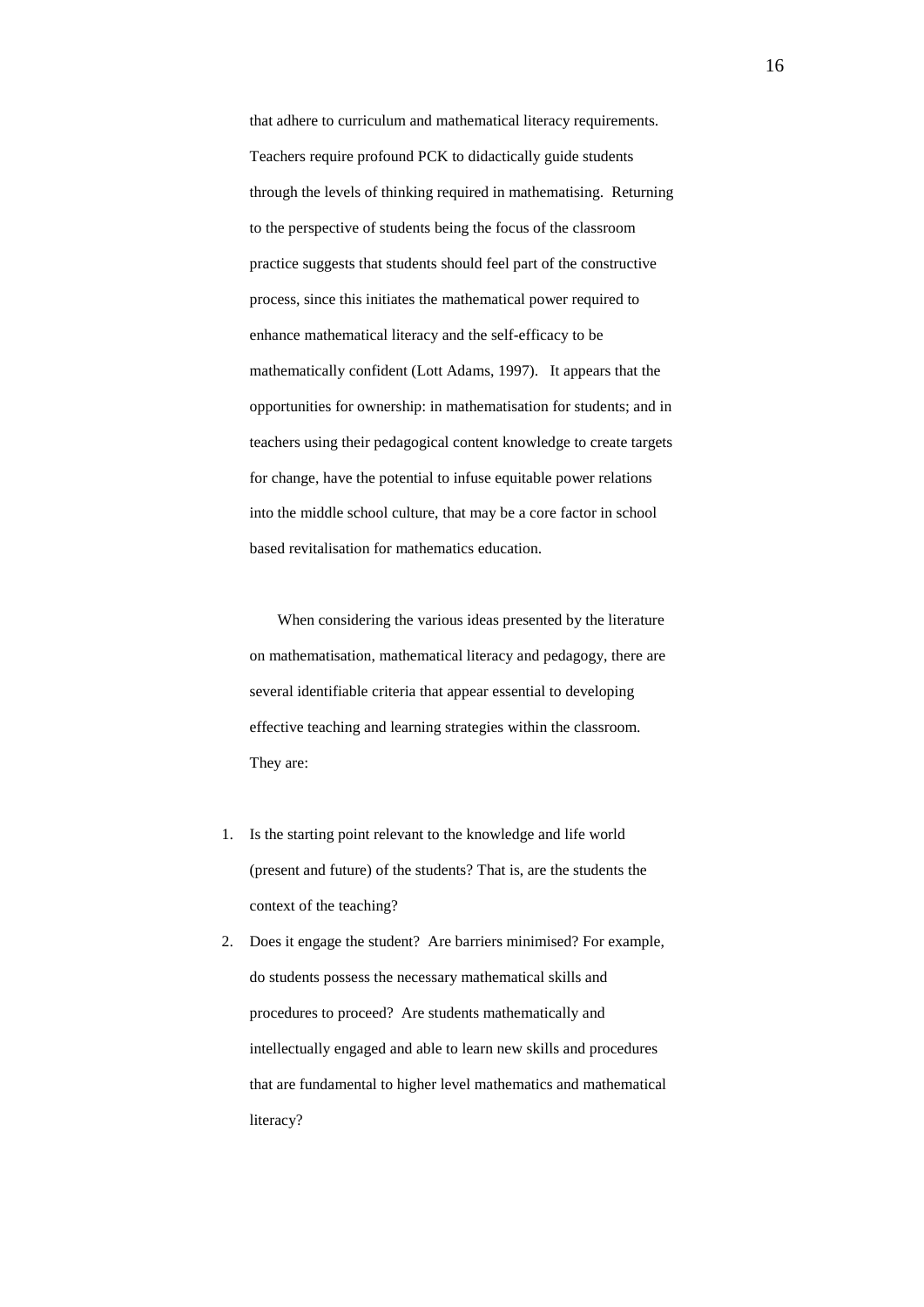3. Is it developing the mathematical power of students so they may confidently exercise their mathematical knowledge and skill beyond the classroom?

The third criterion is the quintessential aim, proving to be the most complex and evidently the most difficult to attain. Perhaps, teachers may consider these criteria as a starting point in a process of 'guided reinvention' when deducing and framing the various components of their own pedagogical content knowledge to develop the resources essential to creating the targets to improve their practice. Acquiring knowledge from the practical experiences in the classroom is an avenue through which teachers may reap benefits from the macro and micro numeracy leadership perspectives. Furthermore, it may be that when teachers feel ownership of the knowledge of how to improve their practice, instead of being passive recipients of externally generated knowledge from "so-called experts, they are on a new professional trajectory" (Hiebert & Stigler, 2004, p. 4).

## **Contemplating Challenges for Positive Horizons**

In contemplating how teachers can develop the resources to integrate their mathematical knowledge and pedagogy, I return to the idea of teachers realising the potential of their numeracy leadership from the macro and micro perspectives. A challenge of the macro perspective is how a culture can be encouraged within the teaching profession that continually "contemplates alternative courses of action" instead of being immersed in a "world of routine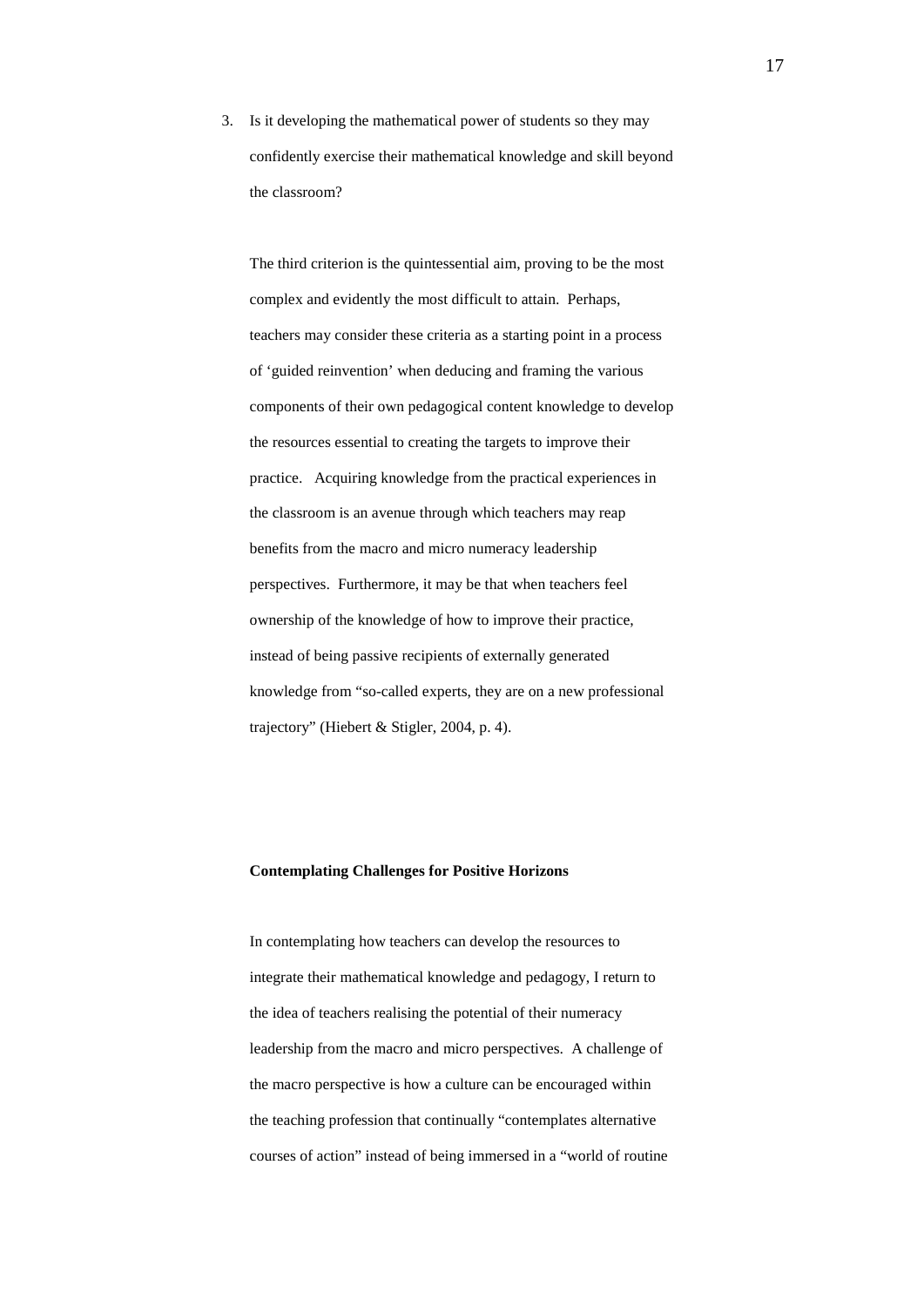practice" (Rudduck, 1987, p. 130, cited in Sellars & Frances, 1995, p. 29) so that teachers can become "change-makers" rather than "semi-professionals and recipients of reform policies" (Collay, 2006, p. 2).

My aim is to do a case study to investigate and give an indepth description of the context of the middle school mathematics classroom at a single school. The microscopic view of the case study methodology is facilitative of the investigation of a single school context, and may allow for the establishment of parameters that could be applied to further research. As a starting point I propose to investigate the micro perspective of the middle school mathematics classroom in terms of: how teachers integrate their knowledge and pedagogy to support the intellectual engagement of students in the constructive processes of mathematics. By constructive processes I mean how students construct their mathematical knowledge through mathematisation: conceptually; and through the use of the skills and procedures of mathematics. In particular, I endeavour to better understand and describe how the teachers' knowledge for teaching mathematics is forged through the integration of the pedagogical content knowledge domains developed by Ball et al. (2007). Furthermore, the qualitative case study aims to examine and explain how students are afforded opportunities to acquire the essential knowledge, skills and procedures in mathematics. In this sense, my study will look at the active engagement of teachers and students in the middle school classroom context. From this, I anticipate that the notion of how the middle school context facilitates the active engagement of teachers and students will in itself require investigation.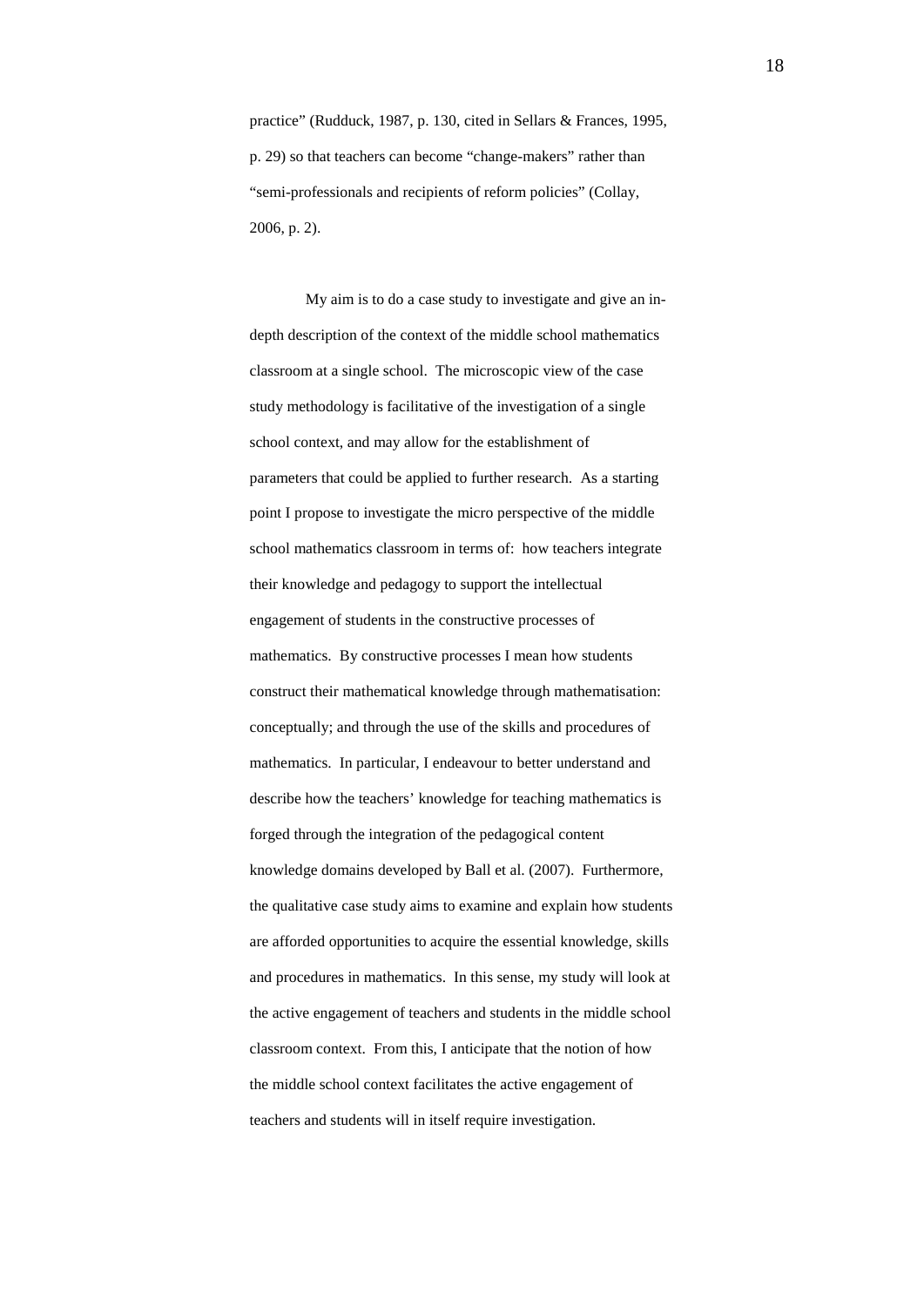#### **Concluding thoughts**

In this paper I have raised urgent issues within Australian mathematics education that really do require consideration. There exists an urgency to empower students to feel mathematically powerful and numerate for their life at school and beyond. The return of academic rigour to the middle school mathematics classroom through high powered intellectual engagement appears to be a salient starting point. Mathematics teachers with profound pedagogical content knowledge are emerging as a critical catalyst in responding to the challenge of equipping Australia with the prime asset of students with higher-level mathematical literacy.However, to be agents for 'numeracy leadership' within Queensland schools, teachers need opportunities to make authentic transitions within the diverse embedded perspectives that exist in the teaching profession. Authentic transitions in this sense relate to teachers understanding and improving the educational processes in their social domain. What I am hoping to better understand is how teachers can improve their practice, by analysing the mathematical challenges presented by the teachers and the students in the middle school mathematics classroom.

This investigation is couched in a view that genuine opportunities for power in knowledge construction for teachers and students underpin the revitalisation process of middle school mathematics; and will concentrate on how teachers and students can be empowered with the confidence to broaden their mathematical horizons. For teachers, this empowerment may lead to a notion that the micro and macro perspectives of numeracy leadership are not mutually exclusive, but rather inherently co-dependent. For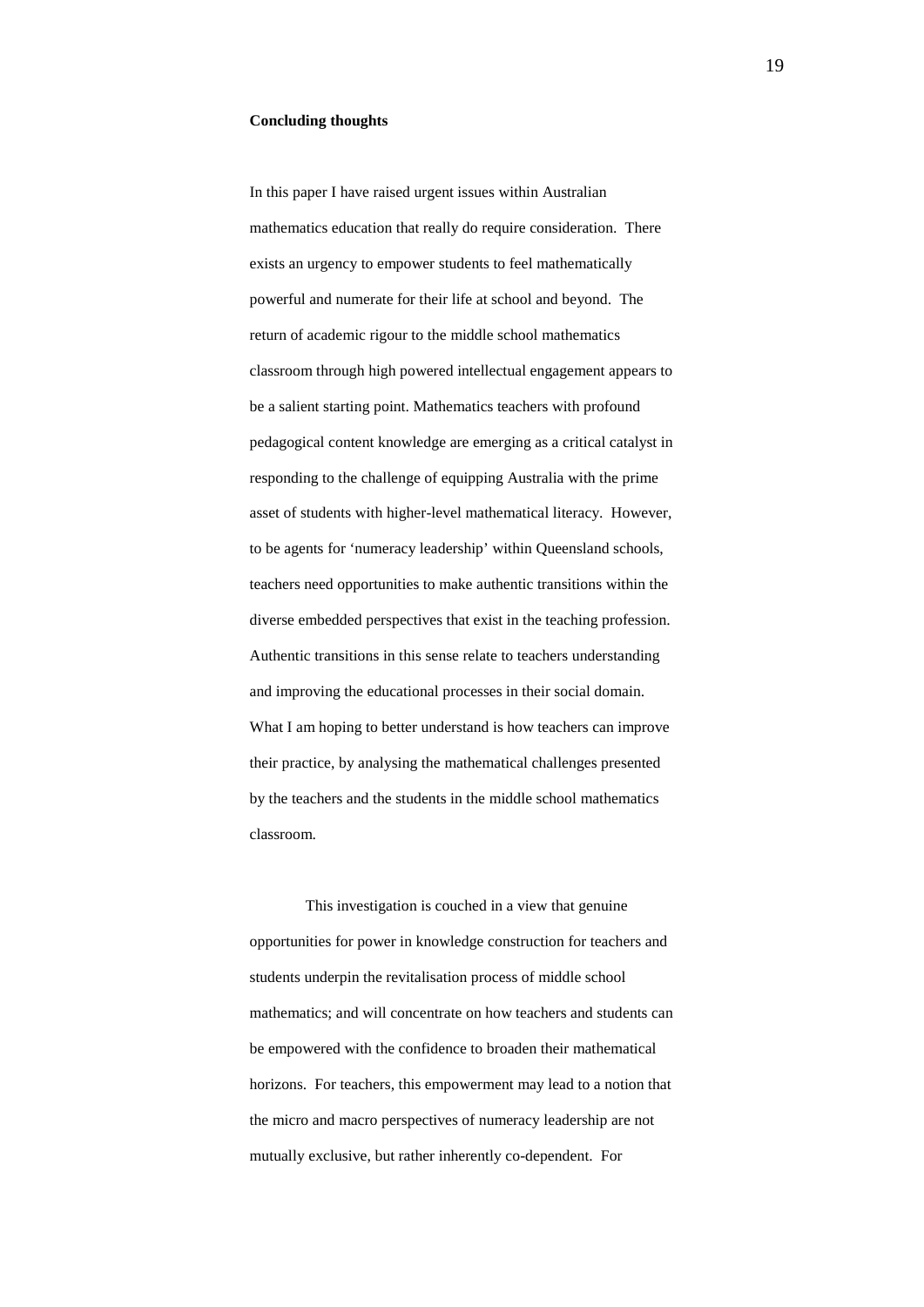students this empowerment (through the development of core skills and procedures in middle school mathematics) may preclude the desire to continue with higher-level mathematics.

It is anticipated that many promising possibilities as well as further challenges will become evident in this study. Clearly, I see value in a school based approach to reinvigorating the middle school mathematics classroom. Furthermore, I propose that opportunities for ownership in equitable power relations within the middle school context may be a factor in broadening the potential of the mathematical horizons of students and teachers*.*

#### **References**

An, S., Kulm G. & Wu, Z. (2004). *The Pedagogical content knowledge of middle school, mathematics teachers in China and the US*. In Journal of Mathematics Teacher Education, 7, pp. 145-172. Retrieved May 23, 2008.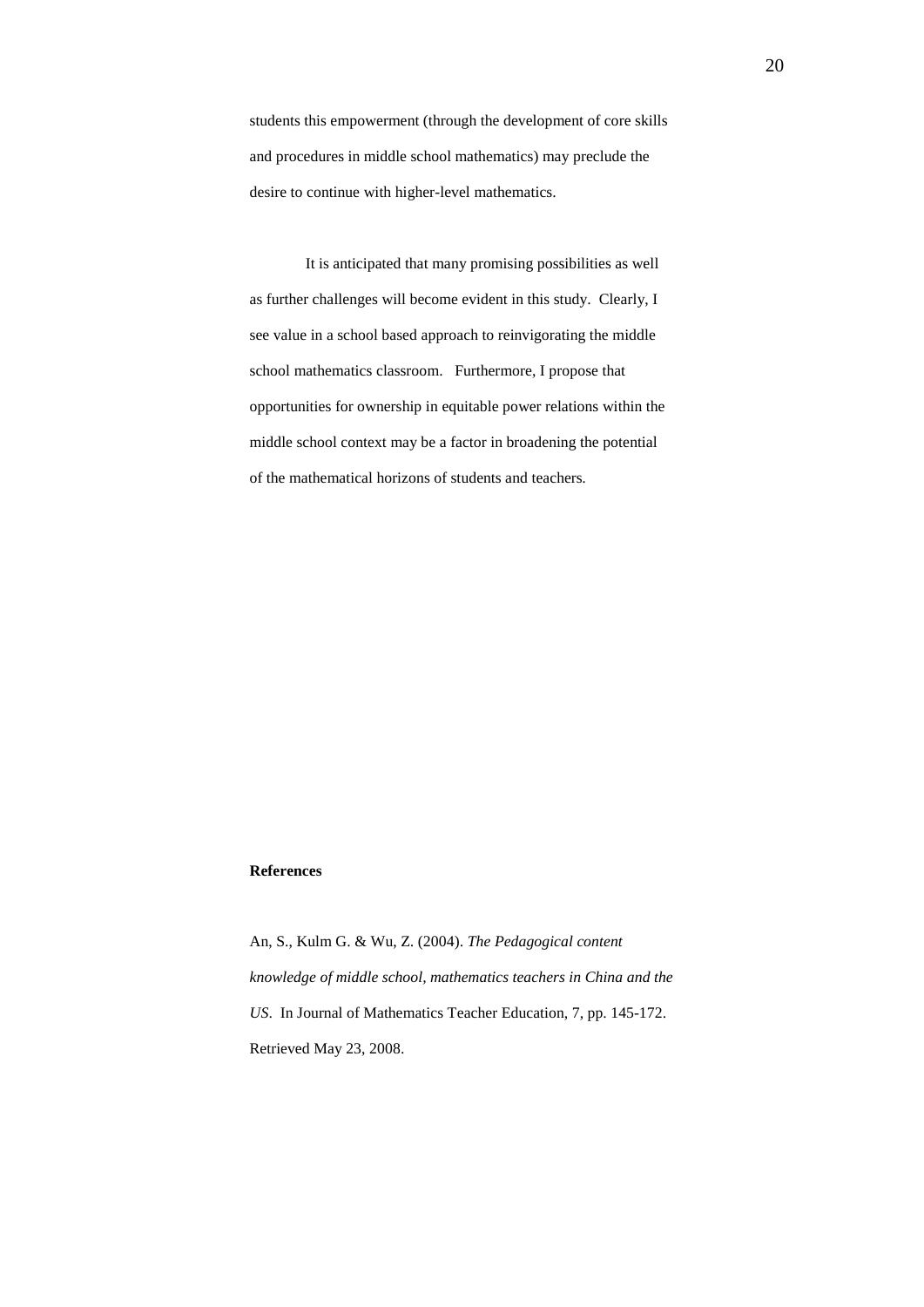Ball, D. L. (2000). *Bridging practices: Intertwining content and pedagogy in teaching and learning to teach.* Journal of Teacher Education, 51(3), pp. 241-247. Retrieved May 23, 2008.

Ball, L. D., Thames, M. H. & Phelps, G. (2007). *Content knowledge for teaching: What makes it special?* University of Michigan. Paper submitted to the Journal of Teacher Education August 15, 2007. Retrieved May 24, 2008.

Battista, M. T. (2001). *A new vision for mathematics education in Ohio.* Kent State University. Retrieved May 22, 2008. <http://www.ohiomsc.org/omsc/PDF/MathsVision9-01.pdf>

Belward, S. R., Mullamphy, D. F. T., Read, W. W. & Sneddon, G. E. (2007). *Preparation of students for tertiary studies requiring mathematics.* ANZIAM Journal 47 pp. 840 – 857. Retrieved September 4, 2008.

Carrington, V. (2002). *The middle year of schooling in Queensland: A way forward.* Discussion paper prepared for Education Queensland, December 2002. School of Education, The University of Queensland. Retrieved May 22, 2008.

Chadbourne, R. (2001). *Middle schooling for the middle years: What might the jury be considering?* Prepared for the Australian Education Union by Edith Cowan University October 2001. Retrieved May 1, 2008. <http://www.aeufederal.org.au/Publications/Middleschooling.pdf>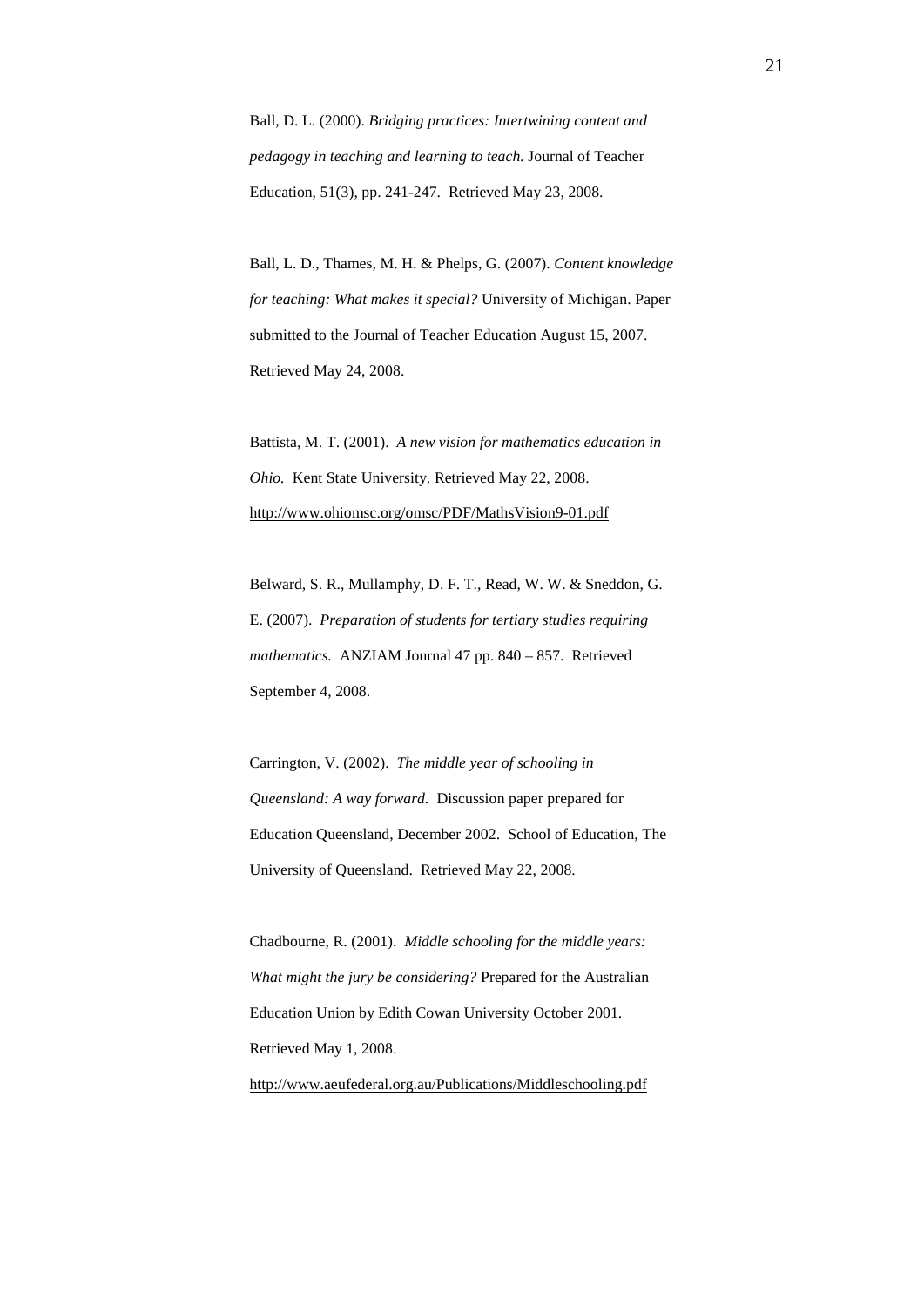Collay, M. (2006). *Respecting teacher professional identity as a foundational reform strategy.* Retrieved June 5, 2008 from New Horizons for Learning. <http://www.newhorizons.org/trans/collay.htm>

Education Queensland. *Numeracy: Life long confidence with mathematics.* Framework for Action 2007 – 2010. Retrieved July 28, 2008 from Education Queensland.

Fennema, E. & Franke, M. (1992). *Teachers' knowledge and its impact.* In D.A. Grouws (Ed) *Handbook of Research on Mathematics Teaching and Learning*. New York: Macmillan Publishing.

Hayes, D., Mills, M., Christie, P. & Lingard, B. (2006b). *Productive assessment, teachers and schooling making a difference: Productive pedagogies*, *assessment and performance.*  Crows Nest: Allen & Unwin.

Hiebert, J. & Stigler, J. W. (2004). *A world of difference: Classrooms abroad provide lessons in teaching mathematics and science.* In National Staff Development Council, JSD, Fall 2004, 25(4). Retrieved June 18, 2008.

Ingvarson, L., Beavis, A., Bishop, A., Peck, R. & Elsworth, G. (2004). *Investigation of effective mathematics teaching and learning in Australian secondary schools.* Report prepared for the Australian Government Department of Education, Science and Training by Australian Council for Educational Research. Retrieved June 12, 2008.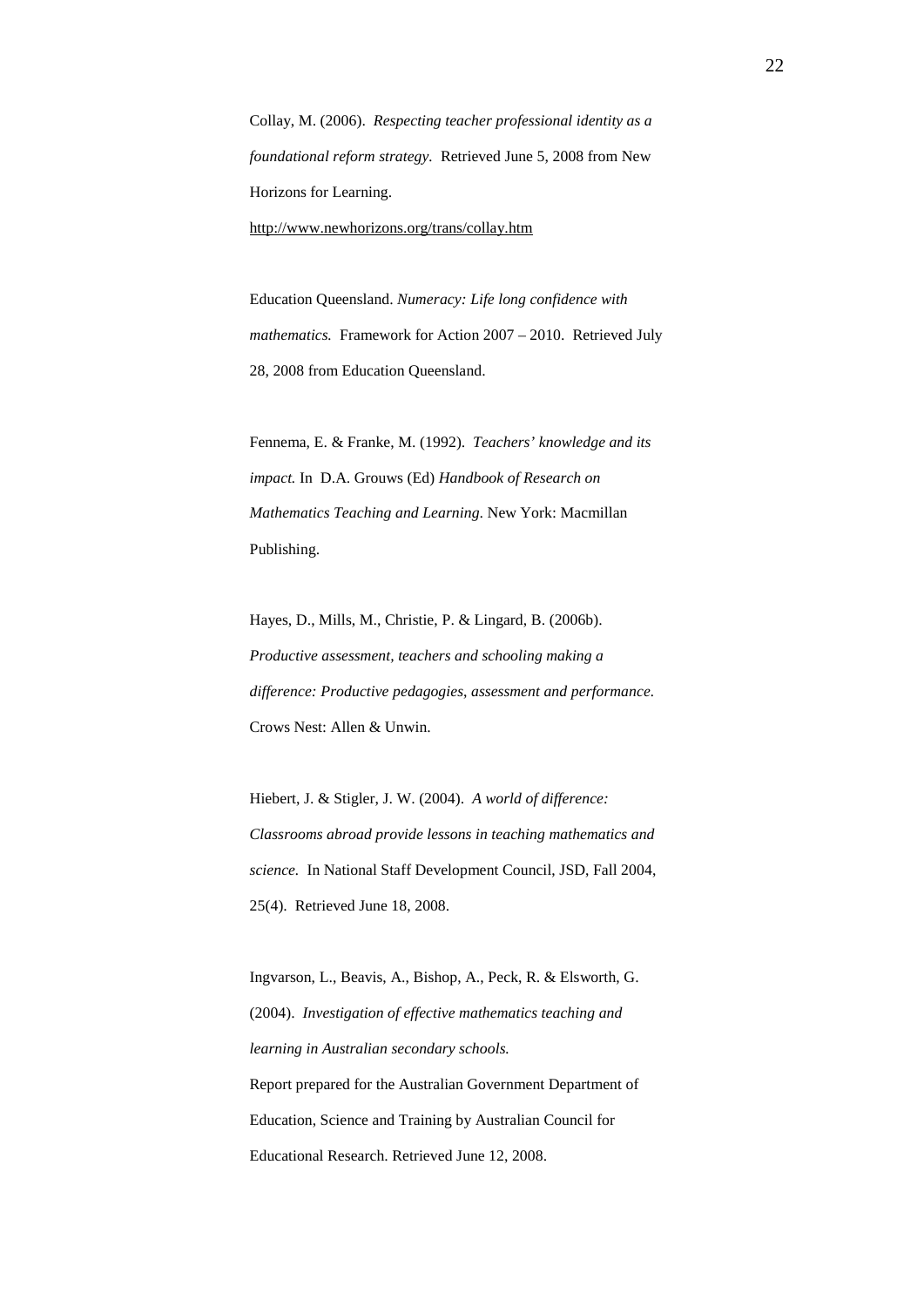Jasman, A. & Martinez, K. (2002). *The review of teaching and teacher education*: Response of the Australian Teacher Education Association. RTTE 94. Retrieved May 16, 2008.

Lott Adams, T. (1997). *U.S. demographic trends: Challenges for mathematics education*. University of Florida. Retrieved September 6, 2008. <http://ncsmonline.org/NCSMPublication>

Luke, A., Elkins, J., Weir, K., Land, R., Carrington, V., Sole, S., Pendergast, D., Kapitzke, C., Van Kraagenoord, C., Moni, K., McIntosh, A., Mayer, D., Bahr, M., Hunter, L., Chadbourne, R.,Bean, T., Alverman, T. & Stevens, L. (2003). *Beyond the middle: A report about literacy and numeracy development of target group students in the middle years of schooling*. Nathan:Griffith University. Retrieved May 15, 2008.

McPhan, G., Morony, W., Pegg, J., Cooksey, R. & Lynch, T. (2008). *Maths? Why not?* Final Report prepared for the Department of Education, Employment and Workplace Relations (DEEWR). Retrieved June 12, 2008.

Organization for Economic Cooperation and Development. (2003). The PISA 2003 assessment framework – mathematics, reading, science and problem solving knowledge and skills. pp. 25-49 Retrieved September 4, 2008.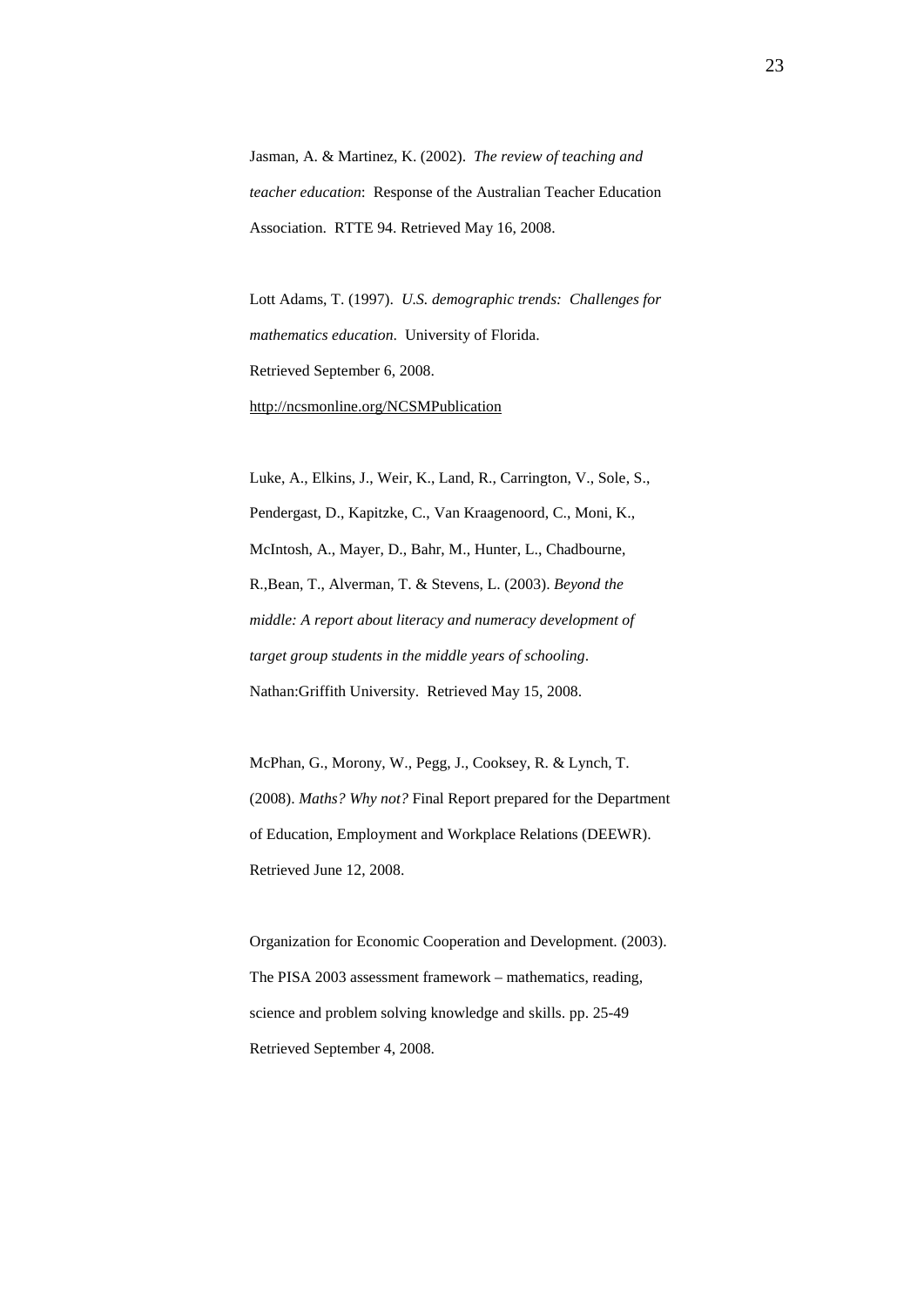Perso, T. (2004). *Teaching mathematics in the middle years. Is middle schooling necessary?* Australian Mathematics Teacher, 61(1), pp. 25- 31. Retrieved July 16, 2008.

Prosser, B. (2006). *Reinvigorating the middle years: A review of middle schooling*. Paper presented at the Australian Association for Research in Education Conference, Adelaide, 29 November 2006. Retrieved May 22, 2008.

Romberg, T. A. (2001). *Mathematical literacy: What does it mean for school mathematics?* Wisconsin School News, October 2001. Retrieved August 3, 2008.

[http://www.wcer.wisc.edu/NCISLA/publications.](http://www.wcer.wisc.edu/NCISLA/publications)

Sellars, N. & Francis, D. (1995). *Collaborative professional development in a primary school: A case study.* British Journal of Inservice Education*,* 21(1), pp. 15 – 35.

Shulman, L. S. (1986) *Those who understand: Knowledge growth in teaching.* In Educational Researcher 1986, 15(4). Retrieved June 19, 2008 from Sage Publications.

Ticha, M. & Hospesova, A. (2006). *Qualified pedagogical reflection as a way to improve mathematics education.* Journal of Mathematics Teacher Education 9, pp. 129–156. Retrieved June 19, 2008.

Turnuklu, E. B. & Yesildere, S. (2007). *The pedagogical content knowledge in mathematics: Pre-service primary mathematics*